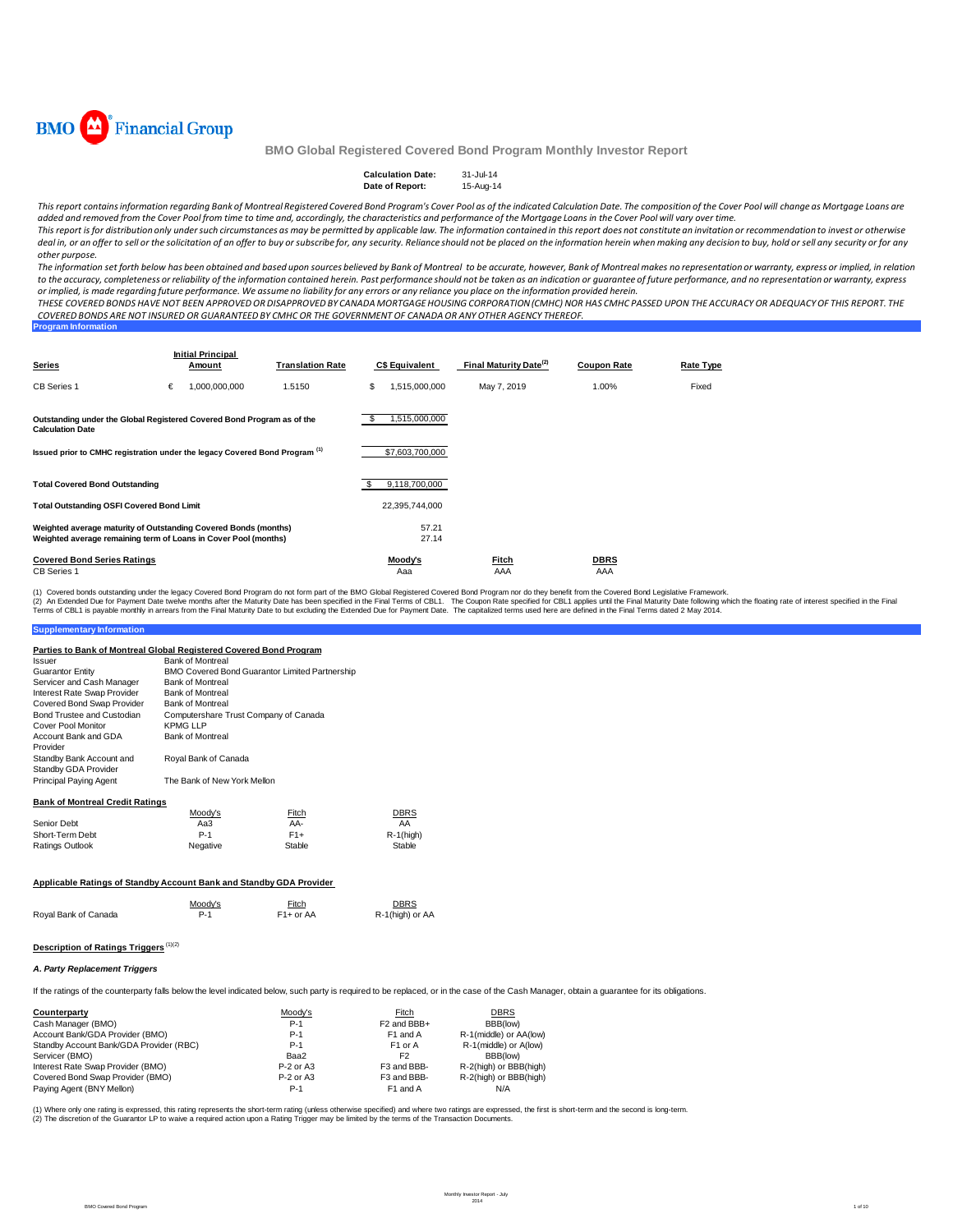

|                                                                                                                                                                                                                                                                                                                                                                    |                                                  | <b>Calculation Date:</b><br>Date of Report: | 31-Jul-14<br>15-Aug-14                              |  |
|--------------------------------------------------------------------------------------------------------------------------------------------------------------------------------------------------------------------------------------------------------------------------------------------------------------------------------------------------------------------|--------------------------------------------------|---------------------------------------------|-----------------------------------------------------|--|
| <b>B. Summary of Specific Rating Trigger Actions</b>                                                                                                                                                                                                                                                                                                               |                                                  |                                             |                                                     |  |
| I) The following actions are required if the Cash Manager (BMO) undergoes a downgrade below the stipulated rating:                                                                                                                                                                                                                                                 |                                                  |                                             |                                                     |  |
|                                                                                                                                                                                                                                                                                                                                                                    | Moody's                                          | Fitch                                       | <b>DBRS</b>                                         |  |
| a) The Servicer will be required to direct amounts received<br>directly into the GDA Account (or Standby GDA Account if<br>applicable) within 2 Canadian business days and the Cash<br>Manager shall immediately remit any funds held at such time<br>for or on behalf of the Guarantor directly into the GDA<br>Account                                           | $P-1$                                            | F1 or A                                     | R-1(middle) or AA(low)                              |  |
| II) The following actions are required if the Servicer (BMO) undergoes a downgrade below the stipulated rating:                                                                                                                                                                                                                                                    |                                                  |                                             |                                                     |  |
| a) The Servicer will be required to direct amounts received                                                                                                                                                                                                                                                                                                        | Moody's                                          | Fitch                                       | <b>DBRS</b>                                         |  |
| to the Cash Manager, or GDA as applicable                                                                                                                                                                                                                                                                                                                          | $P-1$                                            | F1 or A                                     | R-1(middle) or BBB(low)                             |  |
| III) The Swap Provider is required to transfer credit support or transfer all of its rights and obligations to a replacement third party, or to obtain<br>a guarantee of its rights and obligations from a third party, if the Swap Provider undergoes a downgrade below the stipulated rating:<br>a) Interest Rate Swap Provider<br>b) Covered Bond Swap Provider | Moody's <sup>(3)</sup><br>P-1 or A2<br>P-1 or A2 | Fitch<br>F1 and A<br>F1 and A               | <b>DBRS</b><br>R-1(middle) or A<br>R-1(middle) or A |  |
| IV) The following actions are required if the Issuer (BMO) undergoes a downgrade below the stipulated rating:                                                                                                                                                                                                                                                      |                                                  |                                             |                                                     |  |
| a) Mandatory repayment of the Demand Loan                                                                                                                                                                                                                                                                                                                          | Moody's<br>N/A                                   | Fitch<br>F <sub>2</sub> or BB <sub>+</sub>  | DBRS<br>N/A                                         |  |
| b) Cashflows will be exchanged under the Covered Bond<br>Swap Agreement (to the extent not already taking place)                                                                                                                                                                                                                                                   | Baa1                                             | BBB+                                        | BBB(high)                                           |  |
| c) Transfer of title to Loans to Guarantor <sup>(4)</sup>                                                                                                                                                                                                                                                                                                          | A <sub>3</sub>                                   | BBB-                                        | BBB(low)                                            |  |
| <b>Events of Defaults &amp; Test Compliance</b><br>Asset Coverage Test (C\$ Equivalent of Outstanding<br>Covered Bond < Adjusted Aggregate Asset Amount)<br><b>Issuer Event of Default</b><br>Guarantor LP Event of Default                                                                                                                                        |                                                  | Pass<br>No<br>No                            |                                                     |  |
| (2) If no chort torm rating oviete, than A1                                                                                                                                                                                                                                                                                                                        |                                                  |                                             |                                                     |  |

(3) If no short term rating exists, then A1<br>(4) The transfer of registered title to the Cuaractor asy the distense of the Guaractory assurances are provided to the Guarantor and the Bond Trustee by The Office of the Superi

| <b>Pre-Maturity</b>                       |         |       |                   |
|-------------------------------------------|---------|-------|-------------------|
| (Applicable to Hard Bullet Covered Bonds) |         |       |                   |
| <b>Pre-Maturity Required Ratings</b>      | Moody's | Fitch |                   |
|                                           |         |       | A(high) or A(low) |

Following a breach of the Pre-Maturity test in respect of a Series of Hard Bullet Covered Bonds, and unless the Pre-Maturity Liquidity Ledger is otherwise funded from the other sources, the Partnership shall offer to sell Randomly Selected Loans if Final Maturity Date is within 12 months from the Pre-Maturity Test Date

(1) In the case of DBRS, if Final Maturity Date is within six months of the Pre-Maturity Test Date, then A(high), otherwise A(low).

| <b>Reserve Fund</b>                                                           |         |                |             |
|-------------------------------------------------------------------------------|---------|----------------|-------------|
| <b>Reserve Fund Required Amount Ratings</b>                                   | Moody's | Fitch          | <b>DBRS</b> |
| Senior                                                                        |         |                | A(low)      |
| Short Term                                                                    | $P-1$   | F <sub>1</sub> | R-1(middle) |
| Are the ratings of the Issuer below the Reserve Fund Required Amount Ratings? |         | No             |             |

If the ratings of the Issuer fall below the Reserve Fund Required Amount Ratings, then the Guarantor shall credit or cause to be credited to the Reserve Fund funds up to an amount equal to the Reserve Fund Required Amount.

Reserve Fund Required Amount: Nil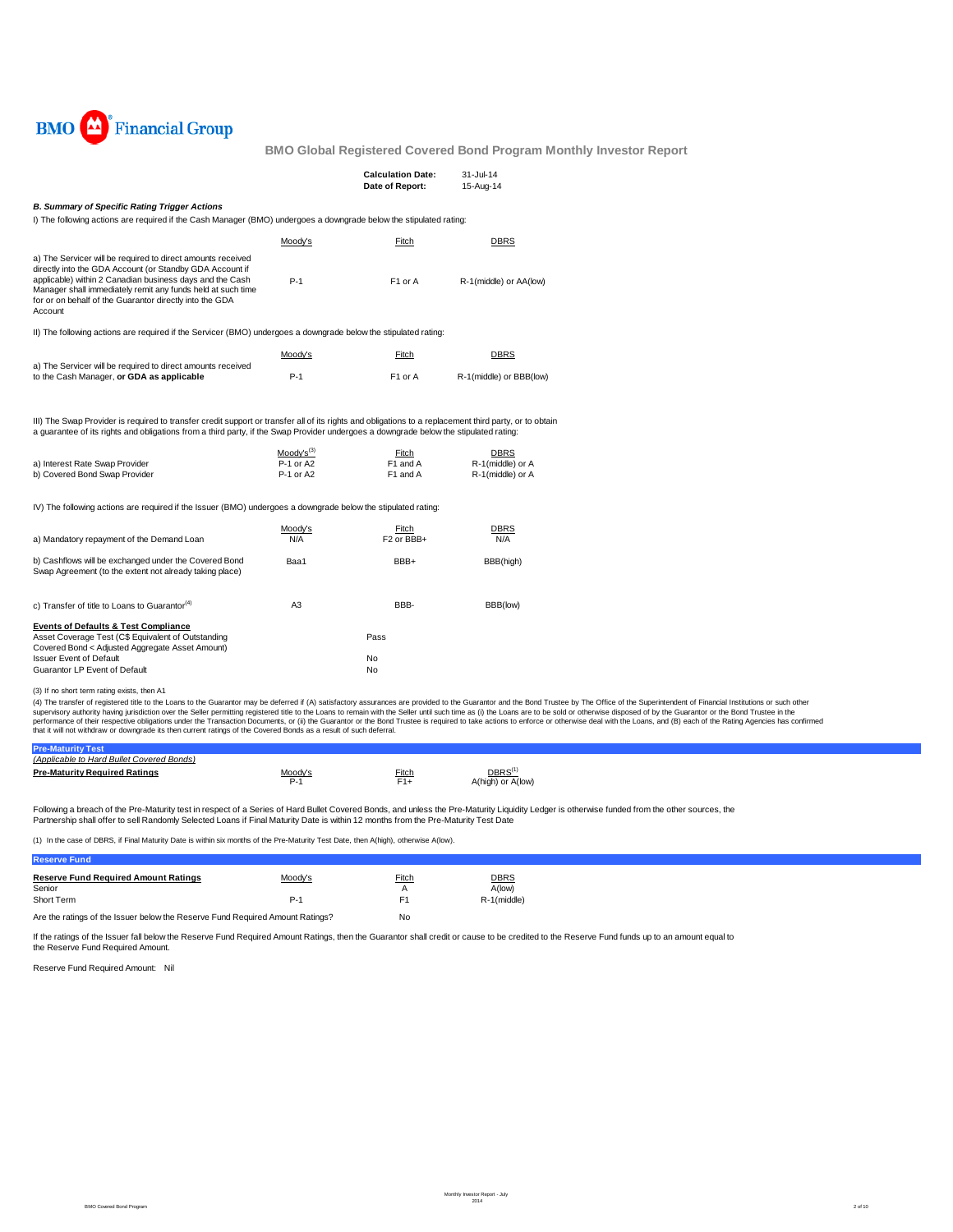

|                                                                                                                                                                                                                              |    | <b>Calculation Date:</b><br>Date of Report: | $31 -$ Jul-14<br>15-Aug-14                      |                            |
|------------------------------------------------------------------------------------------------------------------------------------------------------------------------------------------------------------------------------|----|---------------------------------------------|-------------------------------------------------|----------------------------|
| <b>Asset Coverage Test</b>                                                                                                                                                                                                   |    |                                             |                                                 |                            |
| C\$ Equivalent of Outstanding Covered Bonds                                                                                                                                                                                  | S  | 1,515,000,000                               |                                                 |                            |
| A = Lesser of (i) Sum of LTV adjusted outstanding principal balance and (ii)<br>Sum of Asset percentage adjusted outstanding principal balance                                                                               | £. | 6,660,508,512                               |                                                 | A(i)<br>7,123,538,515      |
| $B =$ Principal receipts not applied                                                                                                                                                                                         |    |                                             |                                                 | A (ii)<br>6,660,508,512    |
| $C =$ Cash capital contributions<br>$D =$ Substitution assets<br>$E = (i)$ Reserve fund balance<br>(ii) Pre - Maturity liquidity ledger balance<br>$F = Neqative carry factor calculation$                                   |    |                                             | Asset Percentage<br>Maximum Asset<br>Percentage | 93.5%<br>95.0%             |
| Total: $A + B + C + D + E - F$                                                                                                                                                                                               |    | 6,660,508,512                               |                                                 |                            |
| <b>Asset Coverage Test Pass/Fail</b>                                                                                                                                                                                         |    | Pass                                        |                                                 |                            |
| <b>Valuation Calculation</b>                                                                                                                                                                                                 |    |                                             |                                                 |                            |
| <b>Trading Value of Covered Bonds</b>                                                                                                                                                                                        |    | 1,539,436,950                               |                                                 |                            |
| A = Lesser of i) Present value of outstanding loan balance of Performing<br>Eligible Loans <sup>(1)</sup> and ii) 80% of Market Value <sup>(2)</sup> of properties securing<br>Performing Eligible Loans, net of adjustments |    | 7,171,624,866                               |                                                 | A (i)<br>7,171,624,866     |
| B = Principal receipts up to calculation date not otherwise applied<br>$C =$ Cash capital contributions                                                                                                                      |    |                                             |                                                 | $A$ (ii)<br>12,087,855,441 |
| D = Trading Value of any Substitute Assets<br>$E = (i)$ Reserve Fund Balance, if applicable                                                                                                                                  |    |                                             |                                                 |                            |
| (ii) Pre - Maturity liquidity ledger balance<br>F = Trading Value of Swap Collateral                                                                                                                                         |    |                                             |                                                 |                            |
| Total: $A + B + C + D + E + F$                                                                                                                                                                                               | S  | 7,171,624,866                               |                                                 |                            |
| (1) Present value of expected future cash flows of Loans using current market interest rates offered to BMO clients. The effective weighted average rate used for discounting is 2.93%                                       |    |                                             |                                                 |                            |

(1) Present value of expected future cash flows of Loans using current market interest rates offered to BMO clients. The effective weighted average rate used for discounting is 2.93%<br>(2) Value as determined by adjusting, n

| <b>Intercompany Loan Balance</b>                            |                          |                              |                |
|-------------------------------------------------------------|--------------------------|------------------------------|----------------|
| Guarantee Loan                                              |                          | \$<br>1,620,412,341          |                |
| Demand Loan                                                 |                          | 5,762,307,959                |                |
| Total                                                       |                          | \$<br>7,382,720,300          |                |
|                                                             |                          |                              |                |
| <b>Cover Pool Losses</b>                                    |                          |                              |                |
| Period end                                                  | <b>Write Off Amounts</b> | Loss Percentage (Annualized) |                |
|                                                             |                          |                              |                |
| July 31, 2014                                               | \$0                      | 0.00%                        |                |
| <b>Cover Pool Flow of Funds</b>                             |                          |                              |                |
|                                                             | <b>Current Month</b>     | Previous Month               |                |
| <b>Cash Inflows</b>                                         |                          |                              |                |
| Principal receipts                                          | 319,912,193              | 280,073,635                  |                |
| Proceeds for sale of Loans                                  |                          |                              |                |
| Revenue Receipts                                            | 19,799,458               | 23,156,309                   |                |
| Swap Receipts                                               | 6,032,859                | 7,151,511                    |                |
| Cash Capital Contribution                                   |                          |                              |                |
| Advances of Intercompany Loans                              |                          |                              |                |
| Guarantee Fee                                               |                          |                              |                |
| <b>Cash Outflows</b>                                        |                          |                              |                |
| Swap Payment                                                |                          |                              |                |
| Intercompany Loan interest                                  | (11, 332, 624)           | (12, 198, 464)               |                |
| Intercompany Loan principal                                 | (330, 859, 100)          | (360, 747, 400)              |                |
| Intercompany Loan repayment                                 |                          |                              |                |
| Mortgage Top-up Settlement                                  |                          |                              |                |
| Misc Partnership Expenses                                   | (109)                    | (93)                         |                |
|                                                             |                          |                              |                |
| Profit Distribution to Partners                             | (4,236)                  | a.                           |                |
| Net inflows/(outflows)                                      | 3,548,441                | (62, 564, 502)               |                |
| <b>Cover Pool - Summary Statistics</b>                      |                          |                              |                |
| Asset Type                                                  |                          | Mortgages                    |                |
| Previous Month Ending Balance                               |                          | 7,389,192,862                |                |
| Aggregate Outstanding Balance                               |                          | \$<br>7,126,292,902          |                |
| Number of Loans                                             |                          | 36,039                       |                |
| Average Loan Size                                           |                          | \$<br>197,738                |                |
| Number of Primary Borrowers                                 |                          | 35,144                       |                |
| Number of Properties                                        |                          | 36,039                       |                |
|                                                             |                          |                              |                |
| Weighted Average Current Loan to Value (LTV) <sup>(1)</sup> |                          | 56.25%                       |                |
| Weighted Average Authorized LTV <sup>(2)</sup>              |                          | 69.67%                       |                |
| Weighted Average Original LTV <sup>(2)</sup>                |                          | 69.67%                       |                |
|                                                             |                          |                              |                |
| Weighted Average Seasoning                                  |                          |                              | 27.45 (Months) |
| Weighted Average Coupon                                     |                          | 3.13%                        |                |
| Weighted Average Original Term                              |                          |                              | 54.59 (Months) |
| Weighted Average Remaining Term                             |                          |                              | 27.14 (Months) |
| <b>Substitution Assets</b>                                  |                          | Nil                          |                |

<sup>(1)</sup> Value as determined by adjusting, not less than quarterly, the Original Market Value utilizing the Indexation Methodology (see Appendix for details) for subsequent price developments.<br><sup>(2)</sup> Value as most recently det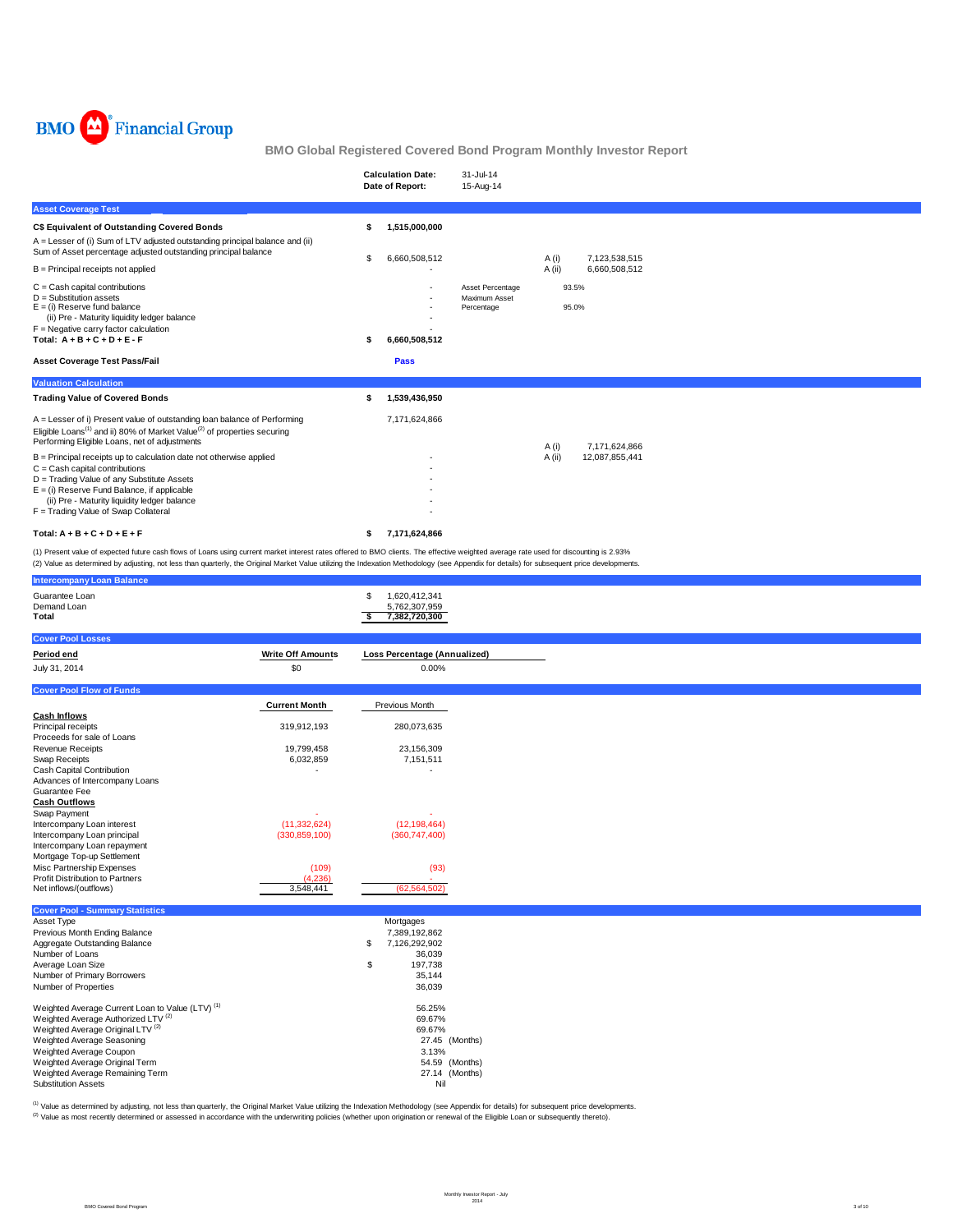

|                                                                      | <b>Calculation Date:</b><br>Date of Report: | 31-Jul-14<br>15-Aug-14 |                                               |                     |  |
|----------------------------------------------------------------------|---------------------------------------------|------------------------|-----------------------------------------------|---------------------|--|
| <b>Cover Pool - Delinquency Distribution</b>                         |                                             |                        |                                               |                     |  |
| <b>Aging Summary</b>                                                 | Number of Loans                             | Percentage             | <b>Principal Balance</b>                      | Percentage          |  |
| Current and less than 30 days past due                               | 35,970                                      | 99.81                  | 7,112,628,325<br>\$                           | 99.81               |  |
| 30 - 59 days past due                                                | 35                                          | 0.10                   | \$<br>7,936,934                               | 0.11                |  |
| 60 - 89 days past due                                                | 15                                          | 0.04                   | 2,973,256<br>\$                               | 0.04                |  |
| 90 or more days past due                                             | 19                                          | 0.05                   | 2,754,387<br>\$                               | 0.04                |  |
| <b>Grand Total</b>                                                   | 36,039                                      | 100.00                 | \$<br>7,126,292,902                           | 100.00              |  |
| <b>Cover Pool - Provincial Distribution</b>                          |                                             |                        |                                               |                     |  |
|                                                                      |                                             |                        |                                               |                     |  |
| <b>Province</b><br>Alberta                                           | Number of Loans<br>4,203                    | Percentage<br>11.66    | <b>Principal Balance</b><br>940,492,130<br>\$ | Percentage<br>13.20 |  |
| <b>British Columbia</b>                                              | 4,216                                       | 11.70                  | \$<br>1,039,701,022                           | 14.59               |  |
| Manitoba                                                             | 648                                         | 1.80                   | $\$$<br>98,031,453                            | 1.38                |  |
| New Brunswick                                                        | 703                                         | 1.95                   | \$<br>82,409,812                              | 1.16                |  |
| Newfoundland                                                         | 919                                         | 2.55                   | \$<br>140,283,490                             | 1.97                |  |
| Northwest Territories & Nunavut                                      |                                             | $\sim$                 | \$                                            |                     |  |
| Nova Scotia                                                          | 1,239                                       | 3.44                   | \$<br>192,412,621                             | 2.70                |  |
| Ontario                                                              | 15,362                                      | 42.63                  | \$<br>3,163,826,945                           | 44.40               |  |
| Prince Edward Island                                                 | 230                                         | 0.64                   | \$<br>30,253,141                              | 0.42                |  |
| Quebec                                                               | 7,793                                       | 21.62                  | \$<br>1,313,811,887                           | 18.44               |  |
| Saskatchewan<br><b>Yukon Territories</b>                             | 726                                         | 2.01                   | \$<br>125,070,401                             | 1.76                |  |
| <b>Grand Total</b>                                                   | 36,039                                      | 100.00                 | -S<br>7,126,292,902<br>£.                     | 100.00              |  |
|                                                                      |                                             |                        |                                               |                     |  |
| <b>Cover Pool - Credit Score Distribution</b><br><b>Credit Score</b> | Number of Loans                             | Percentage             | <b>Principal Balance</b>                      | Percentage          |  |
| Less than 600 or Unavailable                                         | 823                                         | 2.28                   | 144,859,858<br>\$                             | 2.03                |  |
| $600 - 650$                                                          | 1,292                                       | 3.59                   | \$<br>279,081,938                             | 3.92                |  |
| $651 - 700$                                                          | 3,833                                       | 10.64                  | <b>S</b><br>859,537,470                       | 12.06               |  |
| 701 - 750                                                            | 8,032                                       | 22.29                  | \$<br>1,752,927,752                           | 24.60               |  |
| $751 - 800$                                                          | 14,363                                      | 39.85                  | \$<br>2,848,246,489                           | 39.97               |  |
| 801 and Above                                                        | 7,696                                       | 21.35                  | 1,241,639,395<br>\$                           | 17.42               |  |
| <b>Grand Total</b>                                                   | 36,039                                      | 100.00                 | \$<br>7,126,292,902                           | 100.00              |  |
| <b>Cover Pool - Rate Type Distribution</b>                           |                                             |                        |                                               |                     |  |
| Rate Type                                                            | Number of Loans                             | Percentage             | <b>Principal Balance</b>                      | Percentage          |  |
| Fixed                                                                | 32,641                                      | 90.57                  | 6,344,972,384<br>\$                           | 89.04               |  |
| Variable                                                             | 3,398                                       | 9.43                   | 781,320,518<br>\$                             | 10.96               |  |
| <b>Grand Total</b>                                                   | 36,039                                      | 100.00                 | 7,126,292,902<br>\$                           | 100.00              |  |
| <b>Cover Pool - Mortgage Asset Type Distribution</b>                 |                                             |                        |                                               |                     |  |
|                                                                      | <b>Number of Loans</b>                      |                        | <b>Principal Balance</b>                      | Percentage          |  |
| <b>Mortgage Asset Type</b><br>Conventional Amortizing Mortgages      | 36,039                                      | Percentage<br>100.00   | $\sqrt[6]{3}$<br>7,126,292,902                | 100.00              |  |
| <b>Grand Total</b>                                                   | 36,039                                      | 100.00                 | \$<br>7,126,292,902                           | 100.00              |  |
|                                                                      |                                             |                        |                                               |                     |  |
| <b>Cover Pool - Occupancy Type Distribution</b>                      |                                             |                        |                                               |                     |  |
| Occupancy Type                                                       | Number of Loans                             | Percentage             | <b>Principal Balance</b>                      | Percentage          |  |
| Owner Occupied                                                       | 30,257                                      | 83.96                  | \$<br>5,830,479,349                           | 81.82               |  |
| Non-Owner Occupied                                                   | 5,782                                       | 16.04                  | \$<br>1,295,813,553                           | 18.18               |  |
| <b>Grand Total</b>                                                   | 36,039                                      | 100.00                 | \$<br>7,126,292,902                           | 100.00              |  |
| <b>Cover Pool - Mortgage Rate Distribution</b>                       |                                             |                        |                                               |                     |  |
|                                                                      | Number of Loans                             |                        | <b>Principal Balance</b>                      |                     |  |
| Mortgage Rate (%)<br>Less than 1.00                                  |                                             | Percentage             | \$                                            | Percentage          |  |
| $1.00 - 3.99$                                                        | 33,526                                      | 93.03                  | \$<br>6,806,597,018                           | 95.51               |  |
| $4.00 - 4.49$                                                        | 1,904                                       | 5.28                   | \$<br>242,371,817                             | 3.40                |  |
| $4.50 - 4.99$                                                        | 443                                         | 1.23                   | \$<br>55,580,290                              | 0.78                |  |
| $5.00 - 5.49$                                                        | 120                                         | 0.33                   | \$<br>17,199,749                              | 0.24                |  |
| $5.50 - 5.99$                                                        | 30                                          | 0.08                   | \$<br>2,925,186                               | 0.04                |  |
| $6.00 - 6.49$                                                        | 14                                          | 0.04                   | \$<br>1,544,484                               | 0.02                |  |
| $6.50 - 6.99$                                                        | $\overline{2}$                              | 0.01                   | \$<br>74,358                                  | 0.00                |  |
| $7.00 - 7.49$                                                        |                                             |                        | \$                                            |                     |  |
| $7.50 - 7.99$                                                        |                                             |                        | \$                                            | ä,                  |  |
| 8.00 and Above                                                       |                                             |                        | \$                                            |                     |  |
| <b>Grand Total</b>                                                   | 36,039                                      | 100.00                 | 7,126,292,902<br>\$                           | 100.00              |  |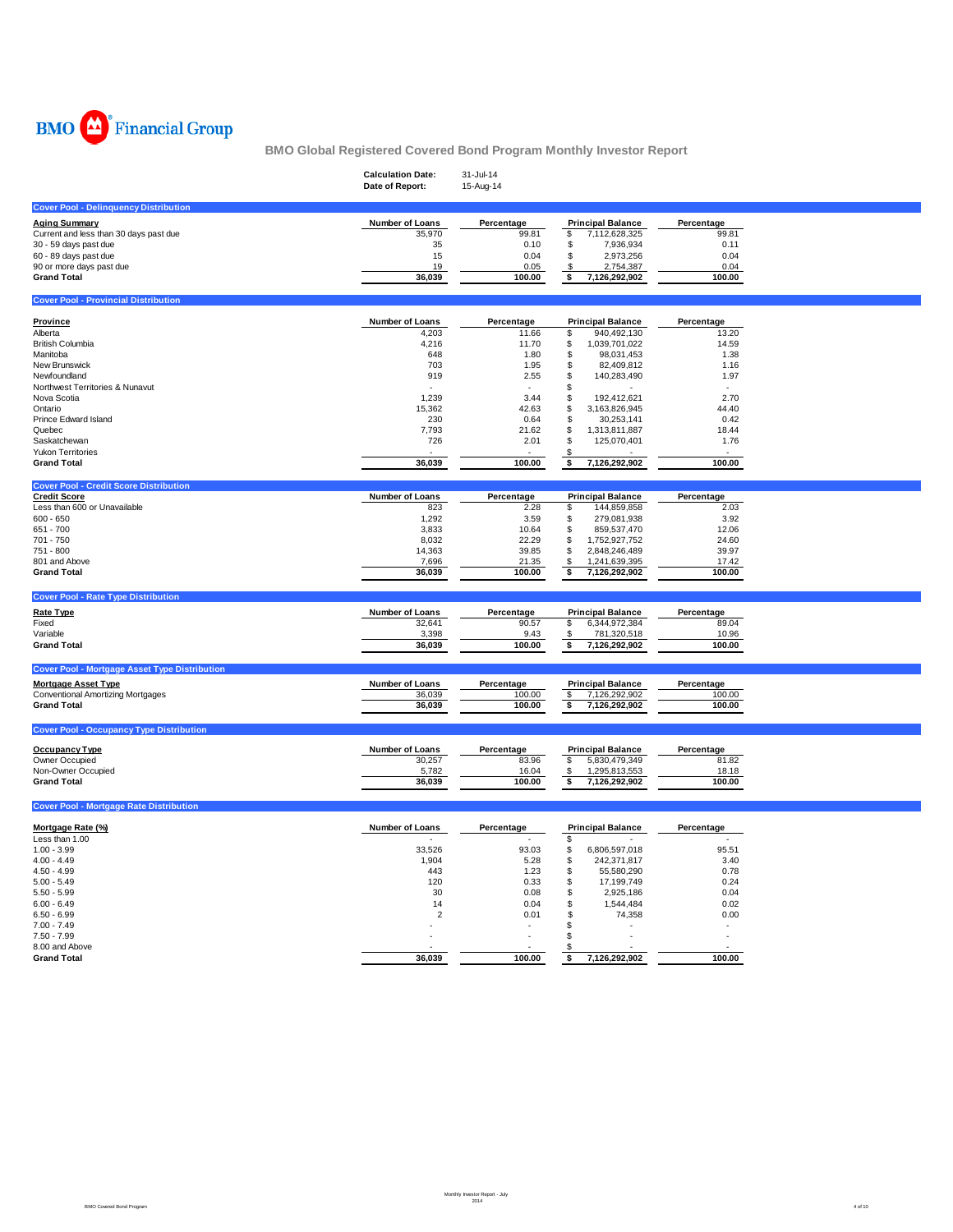

|                                           | <b>Calculation Date:</b><br>Date of Report: | $31 - Jul - 14$<br>15-Aug-14 |                          |            |
|-------------------------------------------|---------------------------------------------|------------------------------|--------------------------|------------|
| Cover Pool - Current LTV Distribution (1) |                                             |                              |                          |            |
| Current LTV (%)                           | <b>Number of Loans</b>                      | Percentage                   | <b>Principal Balance</b> | Percentage |
| 20.00 and Below                           | 3,868                                       | 10.73                        | \$<br>251,956,195        | 3.54       |
| $20.01 - 25.00$                           | 1,838                                       | 5.10                         | 194.201.885              | 2.73       |
| 25.01 - 30.00                             | 1,932                                       | 5.36                         | 233,808,760              | 3.28       |
| $30.01 - 35.00$                           | 2,158                                       | 5.99                         | 311,371,876              | 4.37       |
| $35.01 - 40.00$                           | 2,076                                       | 5.76                         | 345,063,740              | 4.84       |
| $40.01 - 45.00$                           | 2,064                                       | 5.73                         | 363.239.763              | 5.10       |
| $45.01 - 50.00$                           | 2,120                                       | 5.88                         | 425,972,641              | 5.98       |
| $50.01 - 55.00$                           | 2,388                                       | 6.63                         | 530,795,324              | 7.45       |
| 55.01 - 60.00                             | 2,584                                       | 7.17                         | 661,581,792              | 9.28       |
| $60.01 - 65.00$                           | 3,351                                       | 9.30                         | 840,837,385              | 11.80      |
| 65.01 - 70.00                             | 4,895                                       | 13.58                        | 1,276,838,216            | 17.92      |
| 70.01 - 75.00                             | 6,117                                       | 16.97                        | 524,380,733              | 21.39      |
| 75.01 - 80.00                             | 648                                         | 1.80                         | 166,244,593              | 2.33       |
| 80.01 and Above                           |                                             |                              |                          |            |
| <b>Grand Total</b>                        | 36,039                                      | 100.00                       | 7,126,292,902            | 100.00     |

<sup>(1)</sup> Value as determined by adjusting, not less than quarterly, the Original Market Value utilizing the Indexation Methodology (see Appendix for details) for subsequent price developments.

| <b>Cover Pool - Remaining Term Distribution</b> |                          |                          |    |                          |            |
|-------------------------------------------------|--------------------------|--------------------------|----|--------------------------|------------|
| <b>Months to Maturity</b>                       | <b>Number of Loans</b>   | Percentage               |    | <b>Principal Balance</b> | Percentage |
| Less than 12                                    | 6.952                    | 19.29                    | \$ | 241,221,590              | 17.42      |
| $12 - 17$                                       | 4,982                    | 13.82                    | S  | 894.501.029              | 12.55      |
| $18 - 24$                                       | 3.670                    | 10.18                    | S  | 707.156.265              | 9.92       |
| $25 - 30$                                       | 1,659                    | 4.60                     | S  | 347,689,026              | 4.88       |
| $31 - 36$                                       | 6.766                    | 18.77                    | \$ | 358.434.038              | 19.06      |
| $37 - 42$                                       | 10.958                   | 30.41                    | \$ | 2,379,400,474            | 33.39      |
| $43 - 48$                                       | 991                      | 2.75                     | S  | 187.321.712              | 2.63       |
| $49 - 54$                                       | 61                       | 0.17                     | \$ | 10.568.768               | 0.15       |
| $55 - 60$                                       | ۰.                       | ٠                        | æ. |                          |            |
| $61 - 63$                                       | $\overline{\phantom{a}}$ | $\overline{\phantom{a}}$ |    |                          |            |
| 72 and Above                                    |                          | $\overline{\phantom{a}}$ |    |                          |            |
| <b>Grand Total</b>                              | 36.039                   | 100.00                   | s  | 7,126,292,902            | 100.00     |

**Cover Pool - Remaining Principal Balance Distril** 

| Remaining Principal Balance (C\$) | <b>Number of Loans</b> | Percentage |     | <b>Principal Balance</b> | Percentage |
|-----------------------------------|------------------------|------------|-----|--------------------------|------------|
| 99,999 and Below                  | 8.768                  | 24.33      | эħ. | 561.646.491              | 7.88       |
| 100.000 - 199.999                 | 13.469                 | 37.37      | ж   | 2,004,941,693            | 28.13      |
| 200.000 - 299.999                 | 8,122                  | 22.54      |     | 1,984,169,680            | 27.84      |
| 300.000 - 399.999                 | 3,198                  | 8.87       | ъ   | 1.092.078.165            | 15.32      |
| 400.000 - 499.999                 | 1,230                  | 3.41       |     | 544.869.713              | 7.65       |
| 500.000 - 599.999                 | 563                    | 1.56       |     | 305.936.628              | 4.29       |
| 600.000 - 699.999                 | 249                    | 0.69       | ъ   | 160.252.320              | 2.25       |
| 700.000 - 799.999                 | 134                    | 0.37       |     | 99,723,110               | 1.40       |
| 800.000 - 899.999                 | 69                     | 0.19       |     | 58.219.181               | 0.82       |
| $900.000 - 999.999$               | 58                     | 0.16       |     | 54.338.081               | 0.76       |
| 1.000.000 - 1.499.999             | 117                    | 0.32       |     | 140.465.447              | 1.97       |
| 1,500,000 - 2,000,000             | 42                     | 0.12       |     | 72.348.655               | 1.02       |
| 2,000,000 - 3,000,000             | 20                     | 0.06       |     | 47.303.739               | 0.66       |
| 3,000,000 and Above               |                        | $\sim$     |     |                          |            |
|                                   | 36.039                 | 100.00     |     | 7.126.292.902            | 100.00     |

| <b>Cover Pool - Property Type Distribution</b> |                 |            |  |                          |            |
|------------------------------------------------|-----------------|------------|--|--------------------------|------------|
| <b>Property Type</b>                           | Number of Loans | Percentage |  | <b>Principal Balance</b> | Percentage |
| Condominium                                    | 5,813           | 16.13      |  | 031.462.774              | 14.47      |
| Multi-Residential                              | 1.918           | 5.32       |  | 449.058.376              | 6.30       |
| Single Family                                  | 26.148          | 72.55      |  | 5.229.611.863            | 73.38      |
| Townhouse                                      | 2,160           | 5.99       |  | 416.159.889              | 5.84       |
| <b>Grand Total</b>                             | 36.039          | 100.00     |  | 7.126.292.902            | 100.00     |

*Note: Percentages and totals in the above tables may not add exactly due to rounding.*

**Cover Pool - Current LTV and Delinquency Distribution by Province (1)** 

| Current LTV (%) | <b>Current and</b><br>less than 30 |             | 30 to 59      |         |               |         |                                                   |         |                             | Total       |  |  |
|-----------------|------------------------------------|-------------|---------------|---------|---------------|---------|---------------------------------------------------|---------|-----------------------------|-------------|--|--|
| 20.00 and Below | \$                                 | 27,630,060  |               | 53,155  | \$            |         |                                                   | ۰       |                             | 27,683,216  |  |  |
| $20.01 - 25$    |                                    | 22,932,423  |               |         |               |         |                                                   | ۰       |                             | 22,932,423  |  |  |
| $25.01 - 30$    |                                    | 26,735,882  |               |         |               | 87,128  |                                                   | ۰       |                             | 26,823,010  |  |  |
| $30.01 - 35$    |                                    | 33,385,843  |               |         |               |         |                                                   |         |                             | 33,385,843  |  |  |
| $35.01 - 40$    |                                    | 43,185,862  |               |         |               |         |                                                   |         |                             | 43,185,862  |  |  |
| $40.01 - 45$    |                                    | 42,283,807  |               |         |               |         |                                                   |         |                             | 42,283,807  |  |  |
| $45.01 - 50$    |                                    | 59,882,810  |               |         |               |         |                                                   | 158.344 |                             | 60,041,154  |  |  |
| $50.01 - 55$    |                                    | 68,679,940  |               |         |               | 203,983 |                                                   |         |                             | 68,883,923  |  |  |
| $55.01 - 60$    | S                                  | 109,971,889 |               | 282,998 |               |         |                                                   |         |                             | 110,254,887 |  |  |
| $60.01 - 65$    | S                                  | 167,060,885 |               |         |               |         |                                                   |         |                             | 167,060,885 |  |  |
| $65.01 - 70$    | \$                                 | 216.641.715 |               |         |               |         |                                                   |         |                             | 216.641.715 |  |  |
| $70.01 - 75$    |                                    | 121.315.405 |               |         |               |         |                                                   |         |                             | 121,315,405 |  |  |
| $75.01 - 80$    |                                    |             |               |         |               |         |                                                   |         |                             |             |  |  |
| 80.01 and Above |                                    |             |               |         |               |         |                                                   |         |                             |             |  |  |
|                 |                                    | 939.706.522 |               | 336,154 |               | 291,111 |                                                   | 158,344 |                             | 940.492.130 |  |  |
|                 |                                    |             | days past due |         | days past due |         | <b>Aging Summary</b><br>60 to 89<br>days past due |         | 90 or more<br>days past due |             |  |  |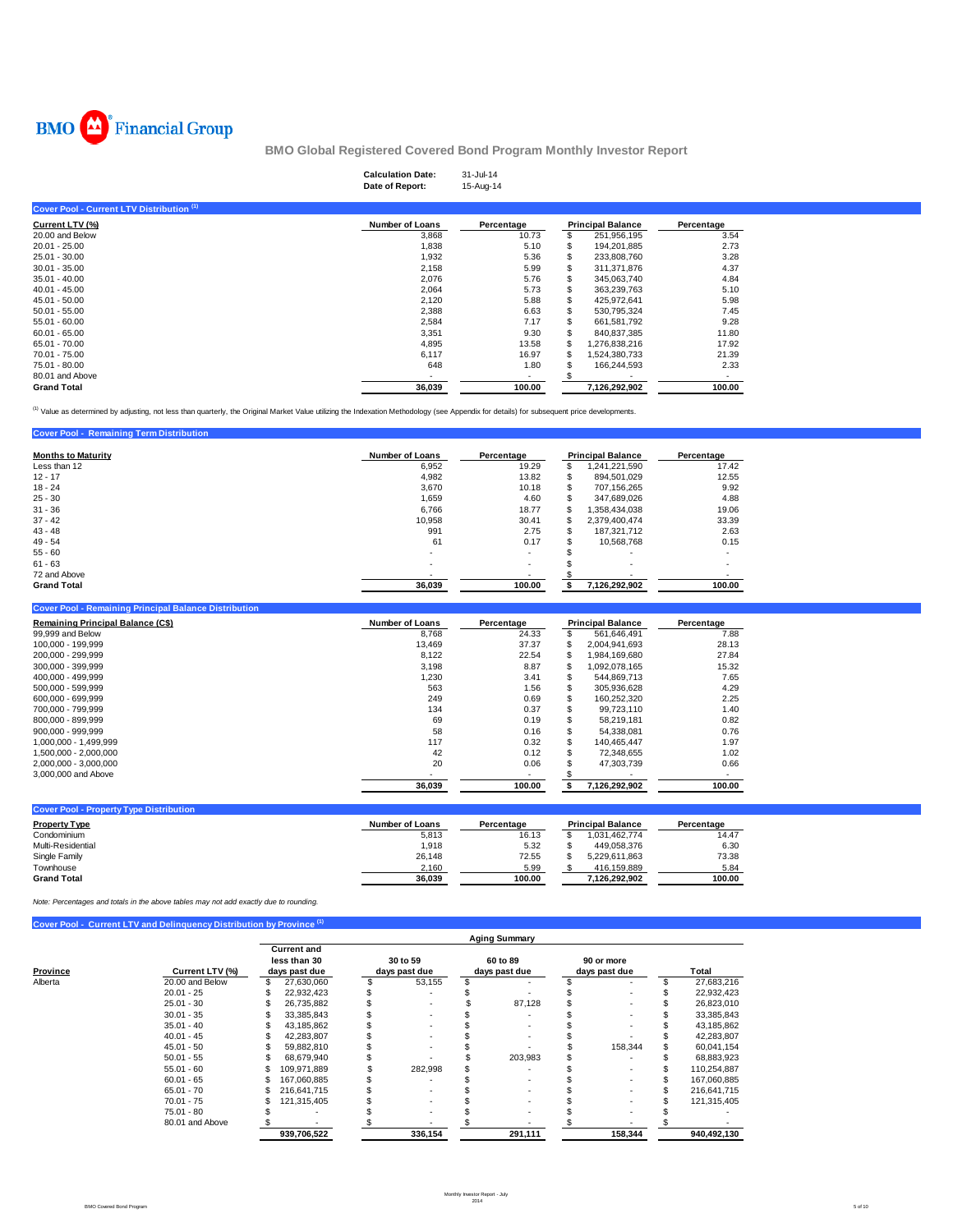

| <b>Calculation Date:</b> | 31-Jul-14 |
|--------------------------|-----------|
| Date of Report:          | 15-Aug-14 |

|                  |                 |                                                     |                           | <b>Aging Summary</b>      |                             |    |               |
|------------------|-----------------|-----------------------------------------------------|---------------------------|---------------------------|-----------------------------|----|---------------|
| <b>Province</b>  | Current LTV (%) | <b>Current and</b><br>less than 30<br>days past due | 30 to 59<br>days past due | 60 to 89<br>days past due | 90 or more<br>days past due |    | <b>Total</b>  |
| British Columbia | 20.00 and Below | \$<br>52,527,861                                    | \$                        | \$<br>78,426              | \$                          | \$ | 52,606,287    |
|                  | $20.01 - 25$    | \$<br>36,874,393                                    | \$                        | \$                        | \$                          | \$ | 36,874,393    |
|                  | 25.01 - 30      | \$<br>41,717,288                                    | \$                        | \$                        | \$                          | \$ | 41,717,288    |
|                  | $30.01 - 35$    | \$<br>51,343,682                                    | \$<br>145,916             | \$                        | \$                          | \$ | 51,489,598    |
|                  | $35.01 - 40$    | \$<br>57,068,907                                    | \$                        | \$<br>211,544             | \$                          | \$ | 57,280,451    |
|                  | $40.01 - 45$    | \$<br>54,689,550                                    | \$                        | \$                        | \$                          | \$ | 54,689,550    |
|                  | $45.01 - 50$    | \$<br>70,863,863                                    | \$                        | \$                        | \$                          | \$ | 70,863,863    |
|                  | $50.01 - 55$    | \$<br>90,044,537                                    | \$                        | \$                        | \$<br>133,482               | \$ | 90,178,019    |
|                  | $55.01 - 60$    | \$<br>103,823,096                                   | \$                        | \$                        | \$                          | \$ | 103,823,096   |
|                  | $60.01 - 65$    | \$<br>111,851,973                                   | \$<br>493,112             | \$                        | \$<br>149,018               | \$ | 112,494,103   |
|                  | $65.01 - 70$    | \$<br>127,206,638                                   | \$<br>334,455             | \$                        | \$                          | \$ | 127,541,093   |
|                  | 70.01 - 75      | \$<br>220,416,648                                   | \$                        | \$                        | \$<br>324,541               | \$ | 220,741,189   |
|                  | 75.01 - 80      | \$<br>19,402,092                                    | \$                        | \$                        | \$                          | \$ | 19,402,092    |
|                  | 80.01 and Above | S                                                   | \$                        | \$                        | \$                          | \$ |               |
|                  |                 | 1,037,830,529                                       | 973,483                   | 289,970                   | 607,041                     |    | 1,039,701,022 |
|                  |                 |                                                     |                           | <b>Aging Summary</b>      |                             |    |               |
|                  |                 | <b>Current and</b><br>less than 30                  | 30 to 59                  | 60 to 89                  | 90 or more                  |    |               |
| <u>Province</u>  | Current LTV (%) | days past due                                       | days past due             | days past due             | days past due               |    | <b>Total</b>  |
| Manitoba         | 20.00 and Below | \$<br>3,052,411                                     | \$                        | \$                        | \$                          | \$ | 3,052,411     |
|                  | $20.01 - 25$    | \$<br>2,763,332                                     | \$                        | $\dot{\$}$                | \$                          | \$ | 2,763,332     |
|                  | 25.01 - 30      | \$<br>4,490,494                                     | \$                        | \$                        | \$                          | \$ | 4,490,494     |
|                  | $30.01 - 35$    | \$<br>4,511,158                                     | \$                        | $\ddot{\$}$               | \$                          | \$ | 4,511,158     |
|                  | $35.01 - 40$    | \$<br>3,645,111                                     | \$                        | \$                        | S                           | \$ | 3,645,111     |
|                  | $40.01 - 45$    | \$<br>4,160,049                                     | \$                        | \$                        | S                           | \$ | 4,160,049     |
|                  | $45.01 - 50$    | \$<br>5,695,490                                     | \$                        | \$                        | \$                          | \$ | 5,695,490     |
|                  | $50.01 - 55$    | \$<br>9,102,525                                     | \$                        | \$                        | \$                          | \$ | 9,102,525     |
|                  | $55.01 - 60$    | \$<br>6,744,903                                     | \$                        | \$                        | S                           | \$ | 6,744,903     |
|                  | $60.01 - 65$    | \$<br>8,002,354                                     | \$                        | \$<br>571,228             | \$                          | \$ | 8,573,582     |
|                  | 65.01 - 70      | \$<br>14,271,622                                    | \$                        | \$                        | \$                          | \$ | 14,271,622    |
|                  | 70.01 - 75      | \$<br>27,956,000                                    | \$                        | \$<br>230,513             | S                           | \$ | 28,186,513    |
|                  | 75.01 - 80      | \$<br>2,834,264                                     | \$                        | \$                        | \$                          | \$ | 2,834,264     |
|                  | 80.01 and Above | \$                                                  | \$                        | \$                        | \$                          | \$ |               |
|                  |                 | 97,229,711                                          |                           | 801,741                   |                             |    | 98,031,453    |
|                  |                 |                                                     |                           | <b>Aging Summary</b>      |                             |    |               |
|                  |                 | <b>Current and</b><br>less than 30                  | 30 to 59                  | 60 to 89                  | 90 or more                  |    |               |
| <u>Province</u>  | Current LTV (%) | days past due                                       | days past due             | days past due             | days past due               |    | <b>Total</b>  |
| New Brunswick    | 20.00 and Below | \$<br>2,914,900                                     | \$                        | \$                        | \$                          | \$ | 2,914,900     |
|                  | $20.01 - 25$    | \$<br>2,108,009                                     | \$                        | \$                        | \$                          | \$ | 2,108,009     |
|                  | 25.01 - 30      | \$<br>2,165,412                                     | \$                        | \$                        | \$                          | \$ | 2,165,412     |
|                  | $30.01 - 35$    | \$<br>3,018,389                                     | \$<br>69,249              | \$                        | \$                          | \$ | 3,087,638     |
|                  | $35.01 - 40$    | \$<br>3,271,810                                     | \$                        | \$                        | \$<br>51,782                | \$ | 3,323,593     |
|                  | $40.01 - 45$    | \$<br>3,991,145                                     | \$                        | \$                        | \$                          | \$ | 3,991,145     |
|                  | $45.01 - 50$    | \$<br>4,772,377                                     | \$                        | \$                        | \$                          | \$ | 4,772,377     |
|                  | $50.01 - 55$    | \$<br>7,195,751                                     | \$                        | \$                        | \$                          | \$ | 7,195,751     |
|                  | $55.01 - 60$    | \$<br>5,151,834                                     | \$                        | \$                        | \$                          | \$ | 5,151,834     |
|                  | $60.01 - 65$    | \$<br>9,474,446                                     | \$                        | \$                        | \$                          | \$ | 9,474,446     |
|                  | $65.01 - 70$    | \$<br>18,414,642                                    | \$                        | \$                        | \$                          | \$ | 18,414,642    |
|                  | $70.01 - 75$    | \$<br>19,810,067                                    | \$                        | \$                        | \$                          | \$ | 19,810,067    |
|                  | 75.01 - 80      | \$                                                  | \$                        | \$                        | \$                          | \$ |               |
|                  | 80.01 and Above | \$                                                  | \$                        | \$                        | \$                          | \$ |               |
|                  |                 | 82,288,781                                          | 69,249                    |                           | 51,782                      |    | 82,409,812    |
|                  |                 |                                                     |                           | <b>Aging Summary</b>      |                             |    |               |
|                  |                 | <b>Current and</b>                                  |                           |                           |                             |    |               |
|                  |                 | less than 30                                        | 30 to 59                  | 60 to 89                  | 90 or more                  |    |               |
| <u>Province</u>  | Current LTV (%) | days past due                                       | days past due             | days past due             | days past due               |    | <b>Total</b>  |
| Newfoundland     | 20.00 and Below | \$<br>2,292,960                                     | \$                        | \$                        | \$                          | \$ | 2,292,960     |
|                  | $20.01 - 25$    | \$<br>2,180,620                                     | \$                        | \$                        | \$                          | \$ | 2,180,620     |
|                  | $25.01 - 30$    | \$<br>2,638,600                                     | \$                        | \$                        | \$                          | \$ | 2,638,600     |
|                  | $30.01 - 35$    | \$<br>3,194,242                                     | \$                        | \$                        | \$                          | \$ | 3,194,242     |
|                  | $35.01 - 40$    | \$<br>4,403,770                                     | \$                        | \$                        | S                           | \$ | 4,403,770     |
|                  | $40.01 - 45$    | \$<br>5,136,040                                     | \$                        | \$                        | \$                          | \$ | 5,136,040     |
|                  | $45.01 - 50$    | \$<br>5,269,744                                     | \$                        | \$                        | S                           | \$ | 5,269,744     |
|                  | $50.01 - 55$    | 9,093,073<br>\$                                     | \$                        | \$                        | \$                          | \$ | 9,093,073     |
|                  | $55.01 - 60$    | 10,724,603<br>\$                                    | \$                        | \$                        |                             | S  | 10,724,603    |

<u> $\frac{\$}{\$}$  **140,283,490 120,283,490 140,283,490 140,283,490**</u>

60.01 - 65 14,227,447 \$ - \$ - \$ - \$ 14,227,447 \$ 65.01 - 70 32,885,011 \$ - \$ - \$ - \$ 32,885,011 \$ 70.01 - 75 48,237,381 \$ - \$ - \$ - \$ 48,237,381 \$ 75.01 - 80 - \$ - \$ - \$ - \$ - \$ 80.01 and Above - \$ - \$ - \$ - \$ - \$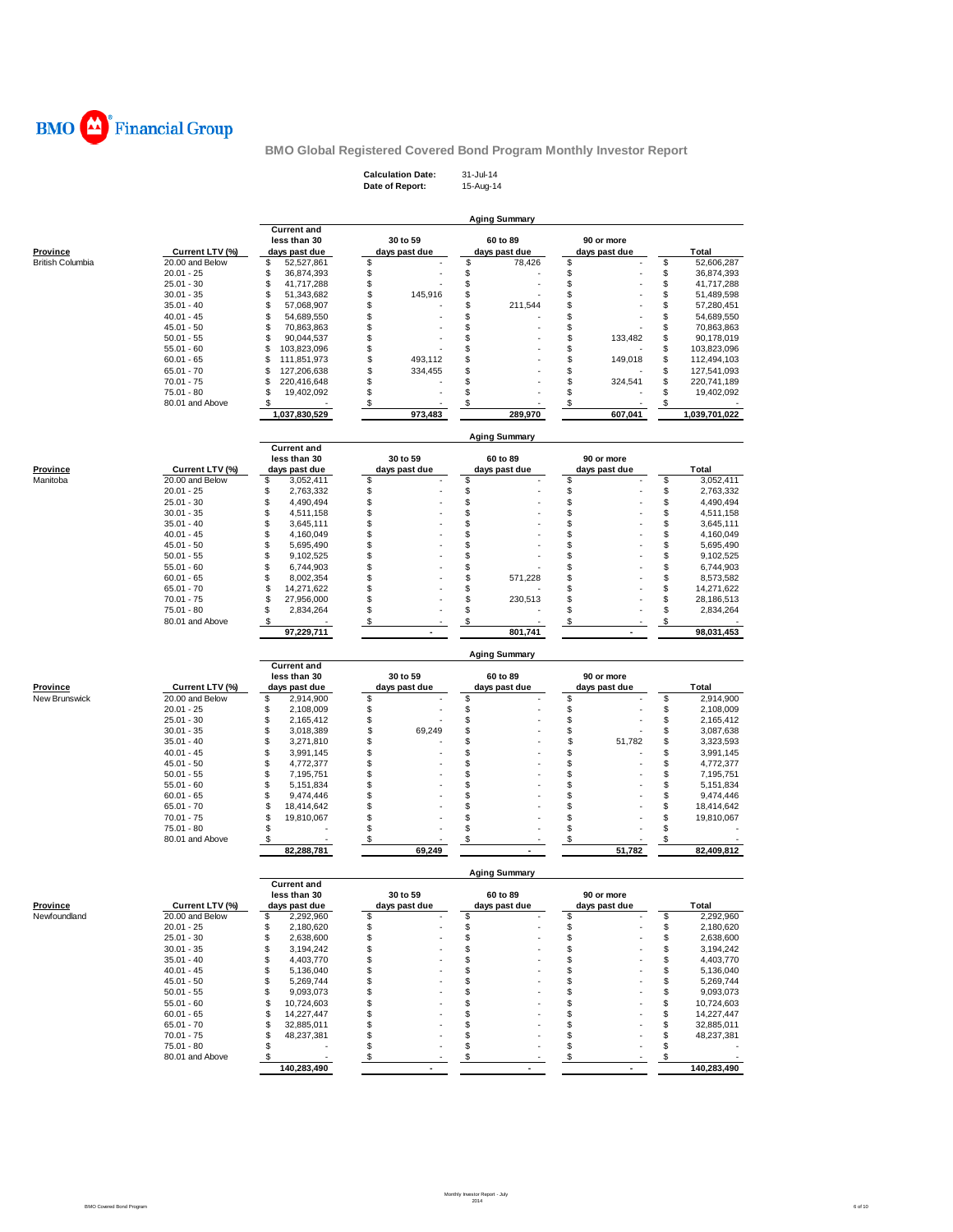

|                                   |                                    |                                    | <b>Calculation Date:</b><br>Date of Report: | 31-Jul-14<br>15-Aug-14         |                                           |                                        |
|-----------------------------------|------------------------------------|------------------------------------|---------------------------------------------|--------------------------------|-------------------------------------------|----------------------------------------|
|                                   |                                    |                                    |                                             | <b>Aging Summary</b>           |                                           |                                        |
|                                   |                                    | <b>Current and</b>                 |                                             |                                |                                           |                                        |
|                                   |                                    | less than 30                       | 30 to 59                                    | 60 to 89                       | 90 or more                                |                                        |
| Province<br>Northwest Territories | Current LTV (%)<br>20.00 and Below | days past due<br>S                 | days past due<br>\$                         | days past due<br>\$            | days past due<br>\$                       | <b>Total</b><br>\$                     |
|                                   | $20.01 - 25$                       | S                                  | \$                                          | \$                             | \$                                        | \$                                     |
|                                   | $25.01 - 30$                       | S                                  | \$                                          | \$                             | \$                                        | \$                                     |
|                                   | $30.01 - 35$                       | S                                  | \$                                          | \$                             | \$                                        | \$                                     |
|                                   | $35.01 - 40$                       | S                                  | \$                                          | \$                             | \$                                        | \$                                     |
|                                   | $40.01 - 45$                       | S                                  | \$                                          | \$                             | \$                                        | \$                                     |
|                                   | $45.01 - 50$                       | S                                  | \$                                          | \$                             | \$                                        | \$                                     |
|                                   | $50.01 - 55$                       | S                                  | \$                                          | \$                             | \$                                        | \$                                     |
|                                   | $55.01 - 60$                       | S                                  | \$                                          | \$                             | \$                                        | \$                                     |
|                                   | $60.01 - 65$                       | \$                                 | \$                                          | \$                             | \$                                        | \$                                     |
|                                   | $65.01 - 70$                       | \$                                 | \$                                          | \$                             | \$                                        | \$                                     |
|                                   | $70.01 - 75$                       | S                                  | \$                                          | \$                             | \$                                        | \$                                     |
|                                   | 75.01 - 80                         | \$                                 | \$                                          | \$                             | \$                                        | \$                                     |
|                                   | 80.01 and Above                    | \$                                 | $\boldsymbol{\mathsf{s}}$                   | \$                             | \$                                        | \$                                     |
|                                   |                                    | \$<br>ä,                           | \$                                          | \$                             | \$<br>ä,                                  | \$                                     |
|                                   |                                    |                                    |                                             | <b>Aging Summary</b>           |                                           |                                        |
|                                   |                                    | <b>Current and</b>                 |                                             |                                |                                           |                                        |
|                                   |                                    | less than 30                       | 30 to 59                                    | 60 to 89                       | 90 or more                                |                                        |
| Province                          | Current LTV (%)                    | days past due                      | days past due                               | days past due                  | days past due                             | <b>Total</b>                           |
| Nova Scotia                       | 20.00 and Below                    | \$<br>3,493,902                    | \$                                          | \$                             | \$                                        | \$<br>3,493,902                        |
|                                   | $20.01 - 25$                       | \$<br>3,670,804                    | \$                                          | \$                             | \$                                        | \$<br>3,670,804                        |
|                                   | $25.01 - 30$<br>$30.01 - 35$       | \$<br>4,562,512                    | \$                                          | \$                             | \$                                        | \$<br>4,562,512                        |
|                                   |                                    | \$<br>6,344,699                    | \$                                          | \$<br>\$                       | \$<br>\$                                  | \$<br>6,344,699<br>\$                  |
|                                   | $35.01 - 40$<br>$40.01 - 45$       | \$<br>8,291,056<br>\$<br>9,212,339 | \$<br>\$                                    | \$                             | \$                                        | 8,291,056<br>\$<br>9,212,339           |
|                                   | 45.01 - 50                         | \$<br>9,378,371                    | \$                                          | \$                             | \$                                        | \$<br>9,378,371                        |
|                                   | $50.01 - 55$                       | \$<br>10,300,043                   | \$                                          | \$                             | \$<br>69,801                              | \$<br>10,369,844                       |
|                                   | $55.01 - 60$                       | \$<br>11,999,828                   | S                                           | \$                             | \$                                        | \$<br>11,999,828                       |
|                                   | $60.01 - 65$                       | \$<br>17,532,469                   | \$                                          | \$                             | \$                                        | \$<br>17,532,469                       |
|                                   | $65.01 - 70$                       | \$<br>32,031,210                   | \$                                          | \$                             | \$                                        | \$<br>32,031,210                       |
|                                   | $70.01 - 75$                       | \$<br>42,386,542                   | \$                                          | \$                             | \$                                        | \$<br>42,386,542                       |
|                                   | 75.01 - 80                         | \$<br>33,139,048                   | \$                                          | \$                             | \$                                        | \$<br>33,139,048                       |
|                                   | 80.01 and Above                    | \$                                 | \$                                          | \$                             | \$                                        | \$                                     |
|                                   |                                    | 192,342,821                        | $\blacksquare$                              |                                | 69,801                                    | 192,412,621                            |
|                                   |                                    |                                    |                                             | <b>Aging Summary</b>           |                                           |                                        |
|                                   |                                    |                                    |                                             |                                |                                           |                                        |
|                                   |                                    | <b>Current and</b>                 |                                             |                                |                                           |                                        |
|                                   |                                    | less than 30                       | 30 to 59                                    | 60 to 89                       | 90 or more                                |                                        |
|                                   | Current LTV (%)                    | days past due                      | days past due                               | days past due                  | days past due                             | Total                                  |
|                                   | 20.00 and Below                    | S                                  | \$                                          | \$                             | \$                                        | \$                                     |
|                                   | $20.01 - 25$                       | \$                                 | \$                                          | \$                             | \$                                        | \$                                     |
|                                   | $25.01 - 30$                       | S                                  | \$                                          | \$                             | \$                                        | \$                                     |
|                                   | $30.01 - 35$                       | S                                  | \$                                          | \$                             | \$                                        | \$                                     |
|                                   | $35.01 - 40$                       | \$                                 | \$                                          | \$                             | \$                                        | \$                                     |
|                                   | $40.01 - 45$                       | S                                  | \$                                          | \$                             | \$                                        | \$                                     |
|                                   | 45.01 - 50                         | S                                  | \$                                          | \$                             | \$                                        | \$                                     |
|                                   | $50.01 - 55$                       | \$                                 | \$                                          | \$                             | \$                                        | \$                                     |
|                                   | $55.01 - 60$                       | S                                  | \$                                          | \$                             | \$                                        | \$                                     |
|                                   | $60.01 - 65$                       | S                                  | \$                                          | \$                             | \$                                        | \$                                     |
|                                   | $65.01 - 70$                       | S<br>\$                            | \$                                          | \$                             | \$                                        | \$                                     |
|                                   | $70.01 - 75$                       | \$                                 | \$                                          | \$                             | \$                                        | \$                                     |
|                                   | 75.01 - 80<br>80.01 and Above      | \$                                 | \$                                          | \$<br>\$                       | \$<br>\$                                  | \$<br>\$                               |
|                                   |                                    | \$<br>$\overline{\phantom{a}}$     | \$<br>\$<br>$\overline{a}$                  | \$<br>$\overline{\phantom{a}}$ | \$<br>$\overline{a}$                      | \$<br>$\blacksquare$                   |
| <b>Province</b><br>Nunavut        |                                    |                                    |                                             |                                |                                           |                                        |
|                                   |                                    | <b>Current and</b>                 |                                             | <b>Aging Summary</b>           |                                           |                                        |
|                                   |                                    | less than 30                       | 30 to 59                                    | 60 to 89                       | 90 or more                                |                                        |
|                                   | Current LTV (%)                    | days past due                      | days past due                               | days past due                  | days past due                             | Total                                  |
|                                   | 20.00 and Below                    | \$<br>120,027,927                  | \$<br>50,214                                | \$                             | \$<br>118,936                             | $\mathbb{S}$<br>120,197,077            |
|                                   | $20.01 - 25$                       | \$<br>94,047,086                   | \$                                          | \$                             | \$                                        | \$<br>94,047,086                       |
|                                   | $25.01 - 30$                       | \$<br>113,512,268                  | \$                                          | \$                             | \$                                        | \$<br>113,512,268                      |
|                                   | $30.01 - 35$                       | \$<br>153,661,497                  | \$<br>167,285                               | \$                             | \$<br>147,377                             | \$<br>153,976,158                      |
|                                   | $35.01 - 40$                       | 167,890,140<br>\$                  | \$<br>144,447                               | \$                             | \$                                        | \$<br>168,034,587                      |
|                                   | $40.01 - 45$                       | 174,641,615<br>\$                  | \$<br>447,533                               | \$<br>162,825                  | \$                                        | \$<br>175,251,972                      |
|                                   | $45.01 - 50$                       | \$<br>194,268,892                  | \$<br>207,042                               | \$                             | \$                                        | \$<br>194,475,934                      |
|                                   | $50.01 - 55$                       | \$<br>239,821,811                  | \$<br>93,955                                | \$                             | \$                                        | \$<br>239,915,766                      |
|                                   | $55.01 - 60$                       | 298,198,394<br>\$                  | \$<br>615,374                               | \$<br>282,873                  | \$                                        | \$<br>299,096,641                      |
| Province<br>Ontario               | $60.01 - 65$                       | \$<br>361,181,554<br>\$            | \$<br>181,629                               | \$                             | \$<br>223,989                             | \$<br>361,363,183                      |
|                                   | $65.01 - 70$<br>$70.01 - 75$       | 623,297,082<br>\$<br>574,813,900   | \$<br>97,801<br>\$<br>1,503,310             | \$<br>\$<br>373,468            | \$<br>\$<br>206,914                       | \$<br>623,618,872<br>\$<br>576,897,592 |
|                                   | 75.01 - 80                         | \$<br>43,103,885                   | \$                                          | \$<br>335,921                  | \$                                        | \$<br>43,439,807                       |
|                                   | 80.01 and Above                    | \$<br>3,158,466,052                | \$<br>3,508,589                             | \$<br>1,155,088                | \$<br>$\overline{\phantom{a}}$<br>697,216 | \$<br>3,163,826,945                    |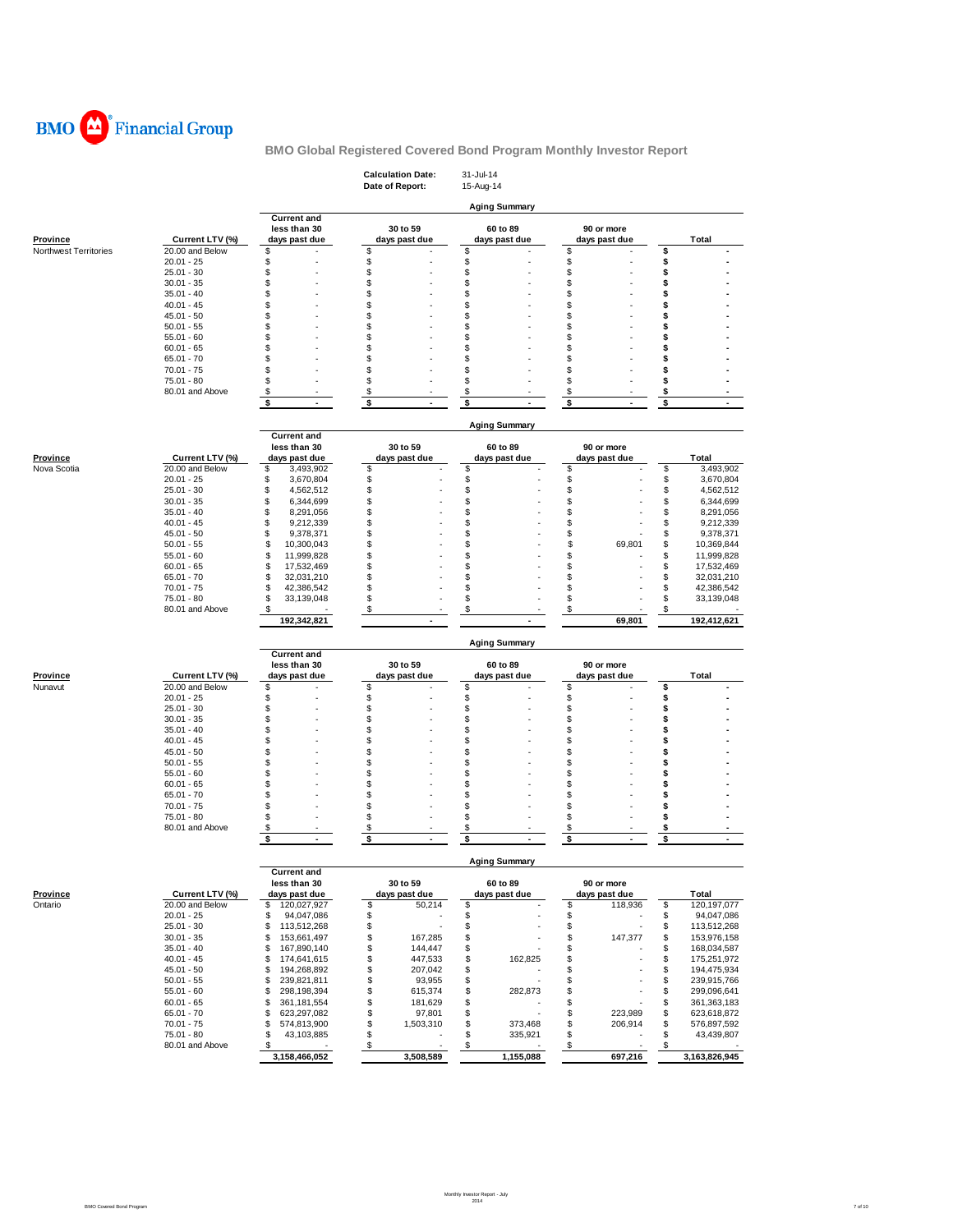

| <b>Aging Summary</b><br><b>Current and</b><br>90 or more<br>less than 30<br>30 to 59<br>60 to 89<br>Current LTV (%)<br>days past due<br>days past due<br>days past due<br>days past due<br>Total<br><b>Province</b><br>\$<br>Prince Edward Island<br>20.00 and Below<br>\$<br>539,491<br>\$<br>\$<br>\$<br>539.491<br>\$<br>\$<br>\$<br>\$<br>$20.01 - 25$<br>\$<br>887,064<br>887,064<br>\$<br>\$<br>\$<br>$25.01 - 30$<br>\$<br>621.882<br>\$<br>621,882<br>\$<br>\$<br>\$<br>\$<br>\$<br>$30.01 - 35$<br>776.758<br>776,758<br>\$<br>$35.01 - 40$<br>\$<br>758,892<br>\$<br>\$<br>\$<br>758,892<br>\$<br>$40.01 - 45$<br>\$<br>1,482,847<br>\$<br>\$<br>\$<br>1,482,847<br>\$<br>\$<br>\$<br>\$<br>\$<br>$45.01 - 50$<br>887,826<br>887,826<br>\$<br>$50.01 - 55$<br>\$<br>1,997,023<br>\$<br>\$<br>\$<br>1,997,023<br>\$<br>\$<br>$55.01 - 60$<br>3,034,493<br>\$<br>\$<br>\$<br>3,034,493<br>\$<br>\$<br>\$<br>\$<br>\$<br>$60.01 - 65$<br>3,408,063<br>3,408,063<br>\$<br>\$<br>$65.01 - 70$<br>\$<br>7,765,381<br>\$<br>\$<br>7,765,381<br>\$<br>\$<br>\$<br>$70.01 - 75$<br>\$<br>\$<br>8,093,421<br>8,093,421<br>\$<br>\$<br>\$<br>\$<br>\$<br>$75.01 - 80$<br>\$<br>\$<br>\$<br>\$<br>\$<br>80.01 and Above<br>30,253,141<br>30,253,141<br><b>Aging Summary</b><br><b>Current and</b><br>less than 30<br>30 to 59<br>60 to 89<br>90 or more<br>Current LTV (%)<br>days past due<br><b>Total</b><br><b>Province</b><br>days past due<br>days past due<br>days past due<br>\$<br>\$<br>\$<br>20.00 and Below<br>\$<br>36,117,391<br>27,972<br>\$<br>36,145,362<br>Quebec<br>\$<br>\$<br>$20.01 - 25$<br>\$<br>27,418,904<br>\$<br>104,852<br>63,524<br>\$<br>27,587,280<br>$25.01 - 30$<br>\$<br>\$<br>\$<br>\$<br>\$<br>82,369<br>34,193,646<br>34,276,015<br>\$<br>\$<br>\$<br>\$<br>$30.01 - 35$<br>\$<br>49,738,202<br>300,615<br>50,038,817<br>\$<br>\$<br>\$<br>\$<br>\$<br>$35.01 - 40$<br>49,639,591<br>49,639,591<br>\$<br>\$<br>\$<br>\$<br>\$<br>$40.01 - 45$<br>62,575,868<br>62,575,868<br>\$<br>$45.01 - 50$<br>\$<br>113,640<br>\$<br>\$<br>\$<br>64,773,301<br>64,886,942<br>\$<br>\$<br>\$<br>\$<br>\$<br>99,303<br>$50.01 - 55$<br>81,070,944<br>250.141<br>81.420.389<br>\$<br>\$<br>$55.01 - 60$<br>\$<br>1,247,131<br>\$<br>152,055<br>\$<br>101,029,806<br>102,428,991<br>\$<br>\$<br>\$<br>354,260<br>\$<br>212,884<br>\$<br>$60.01 - 65$<br>130,879,828<br>131,446,971<br>\$<br>\$<br>\$<br>\$<br>S<br>$65.01 - 70$<br>176,990,731<br>208,203<br>385,835<br>177,584,769<br>\$<br>\$<br>$70.01 - 75$<br>435,323<br>175,612<br>\$<br>\$<br>\$<br>427,740,574<br>428,351,509<br>\$<br>\$<br>$75.01 - 80$<br>\$<br>\$<br>\$<br>67,429,382<br>67,323,617<br>105,765<br>\$<br>\$<br>\$<br>\$<br>\$<br>80.01 and Above<br>203,583<br>1,309,492,402<br>2,945,698<br>1,170,204<br>1,313,811,887<br><b>Aging Summary</b><br><b>Current and</b><br>30 to 59<br>less than 30<br>60 to 89<br>90 or more<br>Province<br>Current LTV (%)<br>days past due<br><b>Total</b><br>days past due<br>days past due<br>days past due<br>20.00 and Below<br>\$<br>\$<br>\$<br>\$<br>\$<br>3,030,589<br>Saskatchewan<br>3,030,589<br>\$<br>\$<br>\$<br>\$<br>$20.01 - 25$<br>\$<br>1,150,874<br>1,150,874<br>\$<br>\$<br>\$<br>\$<br>$25.01 - 30$<br>\$<br>3,001,279<br>3,001,279<br>\$<br>\$<br>\$<br>\$<br>\$<br>$30.01 - 35$<br>4,566,964<br>4,566,964<br>\$<br>\$<br>\$<br>\$<br>\$<br>$35.01 - 40$<br>6,500,827<br>6,500,827<br>\$<br>\$<br>\$<br>$40.01 - 45$<br>\$<br>4,456,146<br>\$<br>4,456,146<br>\$<br>\$<br>\$<br>$45.01 - 50$<br>\$<br>\$<br>9,700,940<br>9,700,940<br>\$<br>\$<br>\$<br>\$<br>$50.01 - 55$<br>\$<br>12,535,250<br>103,762<br>12,639,011<br>\$<br>\$<br>\$<br>\$<br>\$<br>$55.01 - 60$<br>8,322,516<br>8,322,516<br>\$<br>\$<br>\$<br>\$<br>\$<br>15,256,236<br>$60.01 - 65$<br>15,256,236<br>\$<br>$65.01 - 70$<br>\$<br>\$<br>\$<br>\$<br>26,083,902<br>26,083,902<br>\$<br>\$<br>\$<br>\$<br>\$<br>$70.01 - 75$<br>30,129,352<br>231,763<br>30,361,115<br>75.01 - 80<br>\$<br>\$<br>\$<br>\$<br>\$<br>80.01 and Above<br>\$<br>\$<br>\$<br>\$<br>\$<br>124,734,876<br>103,762<br>231,763<br>125,070,401<br><b>Aging Summary</b><br><b>Current and</b><br>60 to 89<br>less than 30<br>30 to 59<br>90 or more<br><b>Province</b><br>Current LTV (%)<br>days past due<br>days past due<br>days past due<br>days past due<br>Total<br><b>Yukon Territories</b><br>20.00 and Below<br>\$<br>\$<br>\$<br>\$<br>\$<br>\$<br>\$<br>$20.01 - 25$<br>\$<br>\$<br>\$<br>\$<br>\$<br>\$<br>\$<br>\$<br>$25.01 - 30$<br>\$<br>\$<br>$30.01 - 35$<br>\$<br>\$<br>\$<br>\$<br>\$<br>$35.01 - 40$<br>\$<br>\$<br>S<br>\$<br>\$<br>$40.01 - 45$<br>\$<br>\$<br>\$<br>\$<br>\$<br>$45.01 - 50$<br>\$<br>\$<br>\$<br>\$<br>\$<br>$50.01 - 55$<br>\$<br>S<br>S<br>\$<br>\$<br>\$<br>$55.01 - 60$<br>\$<br>S<br>\$<br>\$<br>$60.01 - 65$<br>\$<br>\$<br>\$<br>\$<br>$65.01 - 70$<br>S<br>\$<br>s<br>$70.01 - 75$<br>\$<br>\$<br>\$<br>\$<br>\$<br>\$<br>\$<br>75.01 - 80<br>S<br>\$<br>S<br>\$<br>\$<br>80.01 and Above<br>\$<br>\$<br>\$<br>\$<br>\$<br>\$<br>\$<br>\$<br>$\blacksquare$<br>$\blacksquare$<br>$\overline{\phantom{a}}$<br>$\overline{\phantom{a}}$<br>$\overline{\phantom{0}}$ |  | <b>Calculation Date:</b><br>Date of Report: | 31-Jul-14<br>15-Aug-14 |  |
|--------------------------------------------------------------------------------------------------------------------------------------------------------------------------------------------------------------------------------------------------------------------------------------------------------------------------------------------------------------------------------------------------------------------------------------------------------------------------------------------------------------------------------------------------------------------------------------------------------------------------------------------------------------------------------------------------------------------------------------------------------------------------------------------------------------------------------------------------------------------------------------------------------------------------------------------------------------------------------------------------------------------------------------------------------------------------------------------------------------------------------------------------------------------------------------------------------------------------------------------------------------------------------------------------------------------------------------------------------------------------------------------------------------------------------------------------------------------------------------------------------------------------------------------------------------------------------------------------------------------------------------------------------------------------------------------------------------------------------------------------------------------------------------------------------------------------------------------------------------------------------------------------------------------------------------------------------------------------------------------------------------------------------------------------------------------------------------------------------------------------------------------------------------------------------------------------------------------------------------------------------------------------------------------------------------------------------------------------------------------------------------------------------------------------------------------------------------------------------------------------------------------------------------------------------------------------------------------------------------------------------------------------------------------------------------------------------------------------------------------------------------------------------------------------------------------------------------------------------------------------------------------------------------------------------------------------------------------------------------------------------------------------------------------------------------------------------------------------------------------------------------------------------------------------------------------------------------------------------------------------------------------------------------------------------------------------------------------------------------------------------------------------------------------------------------------------------------------------------------------------------------------------------------------------------------------------------------------------------------------------------------------------------------------------------------------------------------------------------------------------------------------------------------------------------------------------------------------------------------------------------------------------------------------------------------------------------------------------------------------------------------------------------------------------------------------------------------------------------------------------------------------------------------------------------------------------------------------------------------------------------------------------------------------------------------------------------------------------------------------------------------------------------------------------------------------------------------------------------------------------------------------------------------------------------------------------------------------------------------------------------------------------------------------------------------------------------------------------------------------------------------------------------------------------------------------------------------------------------------------------------------------------------------------------------------------------------------------------------------------------------------------------------------------------------------------------------------------------------------------------------------------------------------------------------------------------------------------|--|---------------------------------------------|------------------------|--|
|                                                                                                                                                                                                                                                                                                                                                                                                                                                                                                                                                                                                                                                                                                                                                                                                                                                                                                                                                                                                                                                                                                                                                                                                                                                                                                                                                                                                                                                                                                                                                                                                                                                                                                                                                                                                                                                                                                                                                                                                                                                                                                                                                                                                                                                                                                                                                                                                                                                                                                                                                                                                                                                                                                                                                                                                                                                                                                                                                                                                                                                                                                                                                                                                                                                                                                                                                                                                                                                                                                                                                                                                                                                                                                                                                                                                                                                                                                                                                                                                                                                                                                                                                                                                                                                                                                                                                                                                                                                                                                                                                                                                                                                                                                                                                                                                                                                                                                                                                                                                                                                                                                                                                                                                                    |  |                                             |                        |  |
|                                                                                                                                                                                                                                                                                                                                                                                                                                                                                                                                                                                                                                                                                                                                                                                                                                                                                                                                                                                                                                                                                                                                                                                                                                                                                                                                                                                                                                                                                                                                                                                                                                                                                                                                                                                                                                                                                                                                                                                                                                                                                                                                                                                                                                                                                                                                                                                                                                                                                                                                                                                                                                                                                                                                                                                                                                                                                                                                                                                                                                                                                                                                                                                                                                                                                                                                                                                                                                                                                                                                                                                                                                                                                                                                                                                                                                                                                                                                                                                                                                                                                                                                                                                                                                                                                                                                                                                                                                                                                                                                                                                                                                                                                                                                                                                                                                                                                                                                                                                                                                                                                                                                                                                                                    |  |                                             |                        |  |
|                                                                                                                                                                                                                                                                                                                                                                                                                                                                                                                                                                                                                                                                                                                                                                                                                                                                                                                                                                                                                                                                                                                                                                                                                                                                                                                                                                                                                                                                                                                                                                                                                                                                                                                                                                                                                                                                                                                                                                                                                                                                                                                                                                                                                                                                                                                                                                                                                                                                                                                                                                                                                                                                                                                                                                                                                                                                                                                                                                                                                                                                                                                                                                                                                                                                                                                                                                                                                                                                                                                                                                                                                                                                                                                                                                                                                                                                                                                                                                                                                                                                                                                                                                                                                                                                                                                                                                                                                                                                                                                                                                                                                                                                                                                                                                                                                                                                                                                                                                                                                                                                                                                                                                                                                    |  |                                             |                        |  |
|                                                                                                                                                                                                                                                                                                                                                                                                                                                                                                                                                                                                                                                                                                                                                                                                                                                                                                                                                                                                                                                                                                                                                                                                                                                                                                                                                                                                                                                                                                                                                                                                                                                                                                                                                                                                                                                                                                                                                                                                                                                                                                                                                                                                                                                                                                                                                                                                                                                                                                                                                                                                                                                                                                                                                                                                                                                                                                                                                                                                                                                                                                                                                                                                                                                                                                                                                                                                                                                                                                                                                                                                                                                                                                                                                                                                                                                                                                                                                                                                                                                                                                                                                                                                                                                                                                                                                                                                                                                                                                                                                                                                                                                                                                                                                                                                                                                                                                                                                                                                                                                                                                                                                                                                                    |  |                                             |                        |  |
|                                                                                                                                                                                                                                                                                                                                                                                                                                                                                                                                                                                                                                                                                                                                                                                                                                                                                                                                                                                                                                                                                                                                                                                                                                                                                                                                                                                                                                                                                                                                                                                                                                                                                                                                                                                                                                                                                                                                                                                                                                                                                                                                                                                                                                                                                                                                                                                                                                                                                                                                                                                                                                                                                                                                                                                                                                                                                                                                                                                                                                                                                                                                                                                                                                                                                                                                                                                                                                                                                                                                                                                                                                                                                                                                                                                                                                                                                                                                                                                                                                                                                                                                                                                                                                                                                                                                                                                                                                                                                                                                                                                                                                                                                                                                                                                                                                                                                                                                                                                                                                                                                                                                                                                                                    |  |                                             |                        |  |
|                                                                                                                                                                                                                                                                                                                                                                                                                                                                                                                                                                                                                                                                                                                                                                                                                                                                                                                                                                                                                                                                                                                                                                                                                                                                                                                                                                                                                                                                                                                                                                                                                                                                                                                                                                                                                                                                                                                                                                                                                                                                                                                                                                                                                                                                                                                                                                                                                                                                                                                                                                                                                                                                                                                                                                                                                                                                                                                                                                                                                                                                                                                                                                                                                                                                                                                                                                                                                                                                                                                                                                                                                                                                                                                                                                                                                                                                                                                                                                                                                                                                                                                                                                                                                                                                                                                                                                                                                                                                                                                                                                                                                                                                                                                                                                                                                                                                                                                                                                                                                                                                                                                                                                                                                    |  |                                             |                        |  |
|                                                                                                                                                                                                                                                                                                                                                                                                                                                                                                                                                                                                                                                                                                                                                                                                                                                                                                                                                                                                                                                                                                                                                                                                                                                                                                                                                                                                                                                                                                                                                                                                                                                                                                                                                                                                                                                                                                                                                                                                                                                                                                                                                                                                                                                                                                                                                                                                                                                                                                                                                                                                                                                                                                                                                                                                                                                                                                                                                                                                                                                                                                                                                                                                                                                                                                                                                                                                                                                                                                                                                                                                                                                                                                                                                                                                                                                                                                                                                                                                                                                                                                                                                                                                                                                                                                                                                                                                                                                                                                                                                                                                                                                                                                                                                                                                                                                                                                                                                                                                                                                                                                                                                                                                                    |  |                                             |                        |  |
|                                                                                                                                                                                                                                                                                                                                                                                                                                                                                                                                                                                                                                                                                                                                                                                                                                                                                                                                                                                                                                                                                                                                                                                                                                                                                                                                                                                                                                                                                                                                                                                                                                                                                                                                                                                                                                                                                                                                                                                                                                                                                                                                                                                                                                                                                                                                                                                                                                                                                                                                                                                                                                                                                                                                                                                                                                                                                                                                                                                                                                                                                                                                                                                                                                                                                                                                                                                                                                                                                                                                                                                                                                                                                                                                                                                                                                                                                                                                                                                                                                                                                                                                                                                                                                                                                                                                                                                                                                                                                                                                                                                                                                                                                                                                                                                                                                                                                                                                                                                                                                                                                                                                                                                                                    |  |                                             |                        |  |
|                                                                                                                                                                                                                                                                                                                                                                                                                                                                                                                                                                                                                                                                                                                                                                                                                                                                                                                                                                                                                                                                                                                                                                                                                                                                                                                                                                                                                                                                                                                                                                                                                                                                                                                                                                                                                                                                                                                                                                                                                                                                                                                                                                                                                                                                                                                                                                                                                                                                                                                                                                                                                                                                                                                                                                                                                                                                                                                                                                                                                                                                                                                                                                                                                                                                                                                                                                                                                                                                                                                                                                                                                                                                                                                                                                                                                                                                                                                                                                                                                                                                                                                                                                                                                                                                                                                                                                                                                                                                                                                                                                                                                                                                                                                                                                                                                                                                                                                                                                                                                                                                                                                                                                                                                    |  |                                             |                        |  |
|                                                                                                                                                                                                                                                                                                                                                                                                                                                                                                                                                                                                                                                                                                                                                                                                                                                                                                                                                                                                                                                                                                                                                                                                                                                                                                                                                                                                                                                                                                                                                                                                                                                                                                                                                                                                                                                                                                                                                                                                                                                                                                                                                                                                                                                                                                                                                                                                                                                                                                                                                                                                                                                                                                                                                                                                                                                                                                                                                                                                                                                                                                                                                                                                                                                                                                                                                                                                                                                                                                                                                                                                                                                                                                                                                                                                                                                                                                                                                                                                                                                                                                                                                                                                                                                                                                                                                                                                                                                                                                                                                                                                                                                                                                                                                                                                                                                                                                                                                                                                                                                                                                                                                                                                                    |  |                                             |                        |  |
|                                                                                                                                                                                                                                                                                                                                                                                                                                                                                                                                                                                                                                                                                                                                                                                                                                                                                                                                                                                                                                                                                                                                                                                                                                                                                                                                                                                                                                                                                                                                                                                                                                                                                                                                                                                                                                                                                                                                                                                                                                                                                                                                                                                                                                                                                                                                                                                                                                                                                                                                                                                                                                                                                                                                                                                                                                                                                                                                                                                                                                                                                                                                                                                                                                                                                                                                                                                                                                                                                                                                                                                                                                                                                                                                                                                                                                                                                                                                                                                                                                                                                                                                                                                                                                                                                                                                                                                                                                                                                                                                                                                                                                                                                                                                                                                                                                                                                                                                                                                                                                                                                                                                                                                                                    |  |                                             |                        |  |
|                                                                                                                                                                                                                                                                                                                                                                                                                                                                                                                                                                                                                                                                                                                                                                                                                                                                                                                                                                                                                                                                                                                                                                                                                                                                                                                                                                                                                                                                                                                                                                                                                                                                                                                                                                                                                                                                                                                                                                                                                                                                                                                                                                                                                                                                                                                                                                                                                                                                                                                                                                                                                                                                                                                                                                                                                                                                                                                                                                                                                                                                                                                                                                                                                                                                                                                                                                                                                                                                                                                                                                                                                                                                                                                                                                                                                                                                                                                                                                                                                                                                                                                                                                                                                                                                                                                                                                                                                                                                                                                                                                                                                                                                                                                                                                                                                                                                                                                                                                                                                                                                                                                                                                                                                    |  |                                             |                        |  |
|                                                                                                                                                                                                                                                                                                                                                                                                                                                                                                                                                                                                                                                                                                                                                                                                                                                                                                                                                                                                                                                                                                                                                                                                                                                                                                                                                                                                                                                                                                                                                                                                                                                                                                                                                                                                                                                                                                                                                                                                                                                                                                                                                                                                                                                                                                                                                                                                                                                                                                                                                                                                                                                                                                                                                                                                                                                                                                                                                                                                                                                                                                                                                                                                                                                                                                                                                                                                                                                                                                                                                                                                                                                                                                                                                                                                                                                                                                                                                                                                                                                                                                                                                                                                                                                                                                                                                                                                                                                                                                                                                                                                                                                                                                                                                                                                                                                                                                                                                                                                                                                                                                                                                                                                                    |  |                                             |                        |  |
|                                                                                                                                                                                                                                                                                                                                                                                                                                                                                                                                                                                                                                                                                                                                                                                                                                                                                                                                                                                                                                                                                                                                                                                                                                                                                                                                                                                                                                                                                                                                                                                                                                                                                                                                                                                                                                                                                                                                                                                                                                                                                                                                                                                                                                                                                                                                                                                                                                                                                                                                                                                                                                                                                                                                                                                                                                                                                                                                                                                                                                                                                                                                                                                                                                                                                                                                                                                                                                                                                                                                                                                                                                                                                                                                                                                                                                                                                                                                                                                                                                                                                                                                                                                                                                                                                                                                                                                                                                                                                                                                                                                                                                                                                                                                                                                                                                                                                                                                                                                                                                                                                                                                                                                                                    |  |                                             |                        |  |
|                                                                                                                                                                                                                                                                                                                                                                                                                                                                                                                                                                                                                                                                                                                                                                                                                                                                                                                                                                                                                                                                                                                                                                                                                                                                                                                                                                                                                                                                                                                                                                                                                                                                                                                                                                                                                                                                                                                                                                                                                                                                                                                                                                                                                                                                                                                                                                                                                                                                                                                                                                                                                                                                                                                                                                                                                                                                                                                                                                                                                                                                                                                                                                                                                                                                                                                                                                                                                                                                                                                                                                                                                                                                                                                                                                                                                                                                                                                                                                                                                                                                                                                                                                                                                                                                                                                                                                                                                                                                                                                                                                                                                                                                                                                                                                                                                                                                                                                                                                                                                                                                                                                                                                                                                    |  |                                             |                        |  |
|                                                                                                                                                                                                                                                                                                                                                                                                                                                                                                                                                                                                                                                                                                                                                                                                                                                                                                                                                                                                                                                                                                                                                                                                                                                                                                                                                                                                                                                                                                                                                                                                                                                                                                                                                                                                                                                                                                                                                                                                                                                                                                                                                                                                                                                                                                                                                                                                                                                                                                                                                                                                                                                                                                                                                                                                                                                                                                                                                                                                                                                                                                                                                                                                                                                                                                                                                                                                                                                                                                                                                                                                                                                                                                                                                                                                                                                                                                                                                                                                                                                                                                                                                                                                                                                                                                                                                                                                                                                                                                                                                                                                                                                                                                                                                                                                                                                                                                                                                                                                                                                                                                                                                                                                                    |  |                                             |                        |  |
|                                                                                                                                                                                                                                                                                                                                                                                                                                                                                                                                                                                                                                                                                                                                                                                                                                                                                                                                                                                                                                                                                                                                                                                                                                                                                                                                                                                                                                                                                                                                                                                                                                                                                                                                                                                                                                                                                                                                                                                                                                                                                                                                                                                                                                                                                                                                                                                                                                                                                                                                                                                                                                                                                                                                                                                                                                                                                                                                                                                                                                                                                                                                                                                                                                                                                                                                                                                                                                                                                                                                                                                                                                                                                                                                                                                                                                                                                                                                                                                                                                                                                                                                                                                                                                                                                                                                                                                                                                                                                                                                                                                                                                                                                                                                                                                                                                                                                                                                                                                                                                                                                                                                                                                                                    |  |                                             |                        |  |
|                                                                                                                                                                                                                                                                                                                                                                                                                                                                                                                                                                                                                                                                                                                                                                                                                                                                                                                                                                                                                                                                                                                                                                                                                                                                                                                                                                                                                                                                                                                                                                                                                                                                                                                                                                                                                                                                                                                                                                                                                                                                                                                                                                                                                                                                                                                                                                                                                                                                                                                                                                                                                                                                                                                                                                                                                                                                                                                                                                                                                                                                                                                                                                                                                                                                                                                                                                                                                                                                                                                                                                                                                                                                                                                                                                                                                                                                                                                                                                                                                                                                                                                                                                                                                                                                                                                                                                                                                                                                                                                                                                                                                                                                                                                                                                                                                                                                                                                                                                                                                                                                                                                                                                                                                    |  |                                             |                        |  |
|                                                                                                                                                                                                                                                                                                                                                                                                                                                                                                                                                                                                                                                                                                                                                                                                                                                                                                                                                                                                                                                                                                                                                                                                                                                                                                                                                                                                                                                                                                                                                                                                                                                                                                                                                                                                                                                                                                                                                                                                                                                                                                                                                                                                                                                                                                                                                                                                                                                                                                                                                                                                                                                                                                                                                                                                                                                                                                                                                                                                                                                                                                                                                                                                                                                                                                                                                                                                                                                                                                                                                                                                                                                                                                                                                                                                                                                                                                                                                                                                                                                                                                                                                                                                                                                                                                                                                                                                                                                                                                                                                                                                                                                                                                                                                                                                                                                                                                                                                                                                                                                                                                                                                                                                                    |  |                                             |                        |  |
|                                                                                                                                                                                                                                                                                                                                                                                                                                                                                                                                                                                                                                                                                                                                                                                                                                                                                                                                                                                                                                                                                                                                                                                                                                                                                                                                                                                                                                                                                                                                                                                                                                                                                                                                                                                                                                                                                                                                                                                                                                                                                                                                                                                                                                                                                                                                                                                                                                                                                                                                                                                                                                                                                                                                                                                                                                                                                                                                                                                                                                                                                                                                                                                                                                                                                                                                                                                                                                                                                                                                                                                                                                                                                                                                                                                                                                                                                                                                                                                                                                                                                                                                                                                                                                                                                                                                                                                                                                                                                                                                                                                                                                                                                                                                                                                                                                                                                                                                                                                                                                                                                                                                                                                                                    |  |                                             |                        |  |
|                                                                                                                                                                                                                                                                                                                                                                                                                                                                                                                                                                                                                                                                                                                                                                                                                                                                                                                                                                                                                                                                                                                                                                                                                                                                                                                                                                                                                                                                                                                                                                                                                                                                                                                                                                                                                                                                                                                                                                                                                                                                                                                                                                                                                                                                                                                                                                                                                                                                                                                                                                                                                                                                                                                                                                                                                                                                                                                                                                                                                                                                                                                                                                                                                                                                                                                                                                                                                                                                                                                                                                                                                                                                                                                                                                                                                                                                                                                                                                                                                                                                                                                                                                                                                                                                                                                                                                                                                                                                                                                                                                                                                                                                                                                                                                                                                                                                                                                                                                                                                                                                                                                                                                                                                    |  |                                             |                        |  |
|                                                                                                                                                                                                                                                                                                                                                                                                                                                                                                                                                                                                                                                                                                                                                                                                                                                                                                                                                                                                                                                                                                                                                                                                                                                                                                                                                                                                                                                                                                                                                                                                                                                                                                                                                                                                                                                                                                                                                                                                                                                                                                                                                                                                                                                                                                                                                                                                                                                                                                                                                                                                                                                                                                                                                                                                                                                                                                                                                                                                                                                                                                                                                                                                                                                                                                                                                                                                                                                                                                                                                                                                                                                                                                                                                                                                                                                                                                                                                                                                                                                                                                                                                                                                                                                                                                                                                                                                                                                                                                                                                                                                                                                                                                                                                                                                                                                                                                                                                                                                                                                                                                                                                                                                                    |  |                                             |                        |  |
|                                                                                                                                                                                                                                                                                                                                                                                                                                                                                                                                                                                                                                                                                                                                                                                                                                                                                                                                                                                                                                                                                                                                                                                                                                                                                                                                                                                                                                                                                                                                                                                                                                                                                                                                                                                                                                                                                                                                                                                                                                                                                                                                                                                                                                                                                                                                                                                                                                                                                                                                                                                                                                                                                                                                                                                                                                                                                                                                                                                                                                                                                                                                                                                                                                                                                                                                                                                                                                                                                                                                                                                                                                                                                                                                                                                                                                                                                                                                                                                                                                                                                                                                                                                                                                                                                                                                                                                                                                                                                                                                                                                                                                                                                                                                                                                                                                                                                                                                                                                                                                                                                                                                                                                                                    |  |                                             |                        |  |
|                                                                                                                                                                                                                                                                                                                                                                                                                                                                                                                                                                                                                                                                                                                                                                                                                                                                                                                                                                                                                                                                                                                                                                                                                                                                                                                                                                                                                                                                                                                                                                                                                                                                                                                                                                                                                                                                                                                                                                                                                                                                                                                                                                                                                                                                                                                                                                                                                                                                                                                                                                                                                                                                                                                                                                                                                                                                                                                                                                                                                                                                                                                                                                                                                                                                                                                                                                                                                                                                                                                                                                                                                                                                                                                                                                                                                                                                                                                                                                                                                                                                                                                                                                                                                                                                                                                                                                                                                                                                                                                                                                                                                                                                                                                                                                                                                                                                                                                                                                                                                                                                                                                                                                                                                    |  |                                             |                        |  |
|                                                                                                                                                                                                                                                                                                                                                                                                                                                                                                                                                                                                                                                                                                                                                                                                                                                                                                                                                                                                                                                                                                                                                                                                                                                                                                                                                                                                                                                                                                                                                                                                                                                                                                                                                                                                                                                                                                                                                                                                                                                                                                                                                                                                                                                                                                                                                                                                                                                                                                                                                                                                                                                                                                                                                                                                                                                                                                                                                                                                                                                                                                                                                                                                                                                                                                                                                                                                                                                                                                                                                                                                                                                                                                                                                                                                                                                                                                                                                                                                                                                                                                                                                                                                                                                                                                                                                                                                                                                                                                                                                                                                                                                                                                                                                                                                                                                                                                                                                                                                                                                                                                                                                                                                                    |  |                                             |                        |  |
|                                                                                                                                                                                                                                                                                                                                                                                                                                                                                                                                                                                                                                                                                                                                                                                                                                                                                                                                                                                                                                                                                                                                                                                                                                                                                                                                                                                                                                                                                                                                                                                                                                                                                                                                                                                                                                                                                                                                                                                                                                                                                                                                                                                                                                                                                                                                                                                                                                                                                                                                                                                                                                                                                                                                                                                                                                                                                                                                                                                                                                                                                                                                                                                                                                                                                                                                                                                                                                                                                                                                                                                                                                                                                                                                                                                                                                                                                                                                                                                                                                                                                                                                                                                                                                                                                                                                                                                                                                                                                                                                                                                                                                                                                                                                                                                                                                                                                                                                                                                                                                                                                                                                                                                                                    |  |                                             |                        |  |
|                                                                                                                                                                                                                                                                                                                                                                                                                                                                                                                                                                                                                                                                                                                                                                                                                                                                                                                                                                                                                                                                                                                                                                                                                                                                                                                                                                                                                                                                                                                                                                                                                                                                                                                                                                                                                                                                                                                                                                                                                                                                                                                                                                                                                                                                                                                                                                                                                                                                                                                                                                                                                                                                                                                                                                                                                                                                                                                                                                                                                                                                                                                                                                                                                                                                                                                                                                                                                                                                                                                                                                                                                                                                                                                                                                                                                                                                                                                                                                                                                                                                                                                                                                                                                                                                                                                                                                                                                                                                                                                                                                                                                                                                                                                                                                                                                                                                                                                                                                                                                                                                                                                                                                                                                    |  |                                             |                        |  |
|                                                                                                                                                                                                                                                                                                                                                                                                                                                                                                                                                                                                                                                                                                                                                                                                                                                                                                                                                                                                                                                                                                                                                                                                                                                                                                                                                                                                                                                                                                                                                                                                                                                                                                                                                                                                                                                                                                                                                                                                                                                                                                                                                                                                                                                                                                                                                                                                                                                                                                                                                                                                                                                                                                                                                                                                                                                                                                                                                                                                                                                                                                                                                                                                                                                                                                                                                                                                                                                                                                                                                                                                                                                                                                                                                                                                                                                                                                                                                                                                                                                                                                                                                                                                                                                                                                                                                                                                                                                                                                                                                                                                                                                                                                                                                                                                                                                                                                                                                                                                                                                                                                                                                                                                                    |  |                                             |                        |  |
|                                                                                                                                                                                                                                                                                                                                                                                                                                                                                                                                                                                                                                                                                                                                                                                                                                                                                                                                                                                                                                                                                                                                                                                                                                                                                                                                                                                                                                                                                                                                                                                                                                                                                                                                                                                                                                                                                                                                                                                                                                                                                                                                                                                                                                                                                                                                                                                                                                                                                                                                                                                                                                                                                                                                                                                                                                                                                                                                                                                                                                                                                                                                                                                                                                                                                                                                                                                                                                                                                                                                                                                                                                                                                                                                                                                                                                                                                                                                                                                                                                                                                                                                                                                                                                                                                                                                                                                                                                                                                                                                                                                                                                                                                                                                                                                                                                                                                                                                                                                                                                                                                                                                                                                                                    |  |                                             |                        |  |
|                                                                                                                                                                                                                                                                                                                                                                                                                                                                                                                                                                                                                                                                                                                                                                                                                                                                                                                                                                                                                                                                                                                                                                                                                                                                                                                                                                                                                                                                                                                                                                                                                                                                                                                                                                                                                                                                                                                                                                                                                                                                                                                                                                                                                                                                                                                                                                                                                                                                                                                                                                                                                                                                                                                                                                                                                                                                                                                                                                                                                                                                                                                                                                                                                                                                                                                                                                                                                                                                                                                                                                                                                                                                                                                                                                                                                                                                                                                                                                                                                                                                                                                                                                                                                                                                                                                                                                                                                                                                                                                                                                                                                                                                                                                                                                                                                                                                                                                                                                                                                                                                                                                                                                                                                    |  |                                             |                        |  |
|                                                                                                                                                                                                                                                                                                                                                                                                                                                                                                                                                                                                                                                                                                                                                                                                                                                                                                                                                                                                                                                                                                                                                                                                                                                                                                                                                                                                                                                                                                                                                                                                                                                                                                                                                                                                                                                                                                                                                                                                                                                                                                                                                                                                                                                                                                                                                                                                                                                                                                                                                                                                                                                                                                                                                                                                                                                                                                                                                                                                                                                                                                                                                                                                                                                                                                                                                                                                                                                                                                                                                                                                                                                                                                                                                                                                                                                                                                                                                                                                                                                                                                                                                                                                                                                                                                                                                                                                                                                                                                                                                                                                                                                                                                                                                                                                                                                                                                                                                                                                                                                                                                                                                                                                                    |  |                                             |                        |  |
|                                                                                                                                                                                                                                                                                                                                                                                                                                                                                                                                                                                                                                                                                                                                                                                                                                                                                                                                                                                                                                                                                                                                                                                                                                                                                                                                                                                                                                                                                                                                                                                                                                                                                                                                                                                                                                                                                                                                                                                                                                                                                                                                                                                                                                                                                                                                                                                                                                                                                                                                                                                                                                                                                                                                                                                                                                                                                                                                                                                                                                                                                                                                                                                                                                                                                                                                                                                                                                                                                                                                                                                                                                                                                                                                                                                                                                                                                                                                                                                                                                                                                                                                                                                                                                                                                                                                                                                                                                                                                                                                                                                                                                                                                                                                                                                                                                                                                                                                                                                                                                                                                                                                                                                                                    |  |                                             |                        |  |
|                                                                                                                                                                                                                                                                                                                                                                                                                                                                                                                                                                                                                                                                                                                                                                                                                                                                                                                                                                                                                                                                                                                                                                                                                                                                                                                                                                                                                                                                                                                                                                                                                                                                                                                                                                                                                                                                                                                                                                                                                                                                                                                                                                                                                                                                                                                                                                                                                                                                                                                                                                                                                                                                                                                                                                                                                                                                                                                                                                                                                                                                                                                                                                                                                                                                                                                                                                                                                                                                                                                                                                                                                                                                                                                                                                                                                                                                                                                                                                                                                                                                                                                                                                                                                                                                                                                                                                                                                                                                                                                                                                                                                                                                                                                                                                                                                                                                                                                                                                                                                                                                                                                                                                                                                    |  |                                             |                        |  |
|                                                                                                                                                                                                                                                                                                                                                                                                                                                                                                                                                                                                                                                                                                                                                                                                                                                                                                                                                                                                                                                                                                                                                                                                                                                                                                                                                                                                                                                                                                                                                                                                                                                                                                                                                                                                                                                                                                                                                                                                                                                                                                                                                                                                                                                                                                                                                                                                                                                                                                                                                                                                                                                                                                                                                                                                                                                                                                                                                                                                                                                                                                                                                                                                                                                                                                                                                                                                                                                                                                                                                                                                                                                                                                                                                                                                                                                                                                                                                                                                                                                                                                                                                                                                                                                                                                                                                                                                                                                                                                                                                                                                                                                                                                                                                                                                                                                                                                                                                                                                                                                                                                                                                                                                                    |  |                                             |                        |  |
|                                                                                                                                                                                                                                                                                                                                                                                                                                                                                                                                                                                                                                                                                                                                                                                                                                                                                                                                                                                                                                                                                                                                                                                                                                                                                                                                                                                                                                                                                                                                                                                                                                                                                                                                                                                                                                                                                                                                                                                                                                                                                                                                                                                                                                                                                                                                                                                                                                                                                                                                                                                                                                                                                                                                                                                                                                                                                                                                                                                                                                                                                                                                                                                                                                                                                                                                                                                                                                                                                                                                                                                                                                                                                                                                                                                                                                                                                                                                                                                                                                                                                                                                                                                                                                                                                                                                                                                                                                                                                                                                                                                                                                                                                                                                                                                                                                                                                                                                                                                                                                                                                                                                                                                                                    |  |                                             |                        |  |
|                                                                                                                                                                                                                                                                                                                                                                                                                                                                                                                                                                                                                                                                                                                                                                                                                                                                                                                                                                                                                                                                                                                                                                                                                                                                                                                                                                                                                                                                                                                                                                                                                                                                                                                                                                                                                                                                                                                                                                                                                                                                                                                                                                                                                                                                                                                                                                                                                                                                                                                                                                                                                                                                                                                                                                                                                                                                                                                                                                                                                                                                                                                                                                                                                                                                                                                                                                                                                                                                                                                                                                                                                                                                                                                                                                                                                                                                                                                                                                                                                                                                                                                                                                                                                                                                                                                                                                                                                                                                                                                                                                                                                                                                                                                                                                                                                                                                                                                                                                                                                                                                                                                                                                                                                    |  |                                             |                        |  |
|                                                                                                                                                                                                                                                                                                                                                                                                                                                                                                                                                                                                                                                                                                                                                                                                                                                                                                                                                                                                                                                                                                                                                                                                                                                                                                                                                                                                                                                                                                                                                                                                                                                                                                                                                                                                                                                                                                                                                                                                                                                                                                                                                                                                                                                                                                                                                                                                                                                                                                                                                                                                                                                                                                                                                                                                                                                                                                                                                                                                                                                                                                                                                                                                                                                                                                                                                                                                                                                                                                                                                                                                                                                                                                                                                                                                                                                                                                                                                                                                                                                                                                                                                                                                                                                                                                                                                                                                                                                                                                                                                                                                                                                                                                                                                                                                                                                                                                                                                                                                                                                                                                                                                                                                                    |  |                                             |                        |  |
|                                                                                                                                                                                                                                                                                                                                                                                                                                                                                                                                                                                                                                                                                                                                                                                                                                                                                                                                                                                                                                                                                                                                                                                                                                                                                                                                                                                                                                                                                                                                                                                                                                                                                                                                                                                                                                                                                                                                                                                                                                                                                                                                                                                                                                                                                                                                                                                                                                                                                                                                                                                                                                                                                                                                                                                                                                                                                                                                                                                                                                                                                                                                                                                                                                                                                                                                                                                                                                                                                                                                                                                                                                                                                                                                                                                                                                                                                                                                                                                                                                                                                                                                                                                                                                                                                                                                                                                                                                                                                                                                                                                                                                                                                                                                                                                                                                                                                                                                                                                                                                                                                                                                                                                                                    |  |                                             |                        |  |
|                                                                                                                                                                                                                                                                                                                                                                                                                                                                                                                                                                                                                                                                                                                                                                                                                                                                                                                                                                                                                                                                                                                                                                                                                                                                                                                                                                                                                                                                                                                                                                                                                                                                                                                                                                                                                                                                                                                                                                                                                                                                                                                                                                                                                                                                                                                                                                                                                                                                                                                                                                                                                                                                                                                                                                                                                                                                                                                                                                                                                                                                                                                                                                                                                                                                                                                                                                                                                                                                                                                                                                                                                                                                                                                                                                                                                                                                                                                                                                                                                                                                                                                                                                                                                                                                                                                                                                                                                                                                                                                                                                                                                                                                                                                                                                                                                                                                                                                                                                                                                                                                                                                                                                                                                    |  |                                             |                        |  |
|                                                                                                                                                                                                                                                                                                                                                                                                                                                                                                                                                                                                                                                                                                                                                                                                                                                                                                                                                                                                                                                                                                                                                                                                                                                                                                                                                                                                                                                                                                                                                                                                                                                                                                                                                                                                                                                                                                                                                                                                                                                                                                                                                                                                                                                                                                                                                                                                                                                                                                                                                                                                                                                                                                                                                                                                                                                                                                                                                                                                                                                                                                                                                                                                                                                                                                                                                                                                                                                                                                                                                                                                                                                                                                                                                                                                                                                                                                                                                                                                                                                                                                                                                                                                                                                                                                                                                                                                                                                                                                                                                                                                                                                                                                                                                                                                                                                                                                                                                                                                                                                                                                                                                                                                                    |  |                                             |                        |  |
|                                                                                                                                                                                                                                                                                                                                                                                                                                                                                                                                                                                                                                                                                                                                                                                                                                                                                                                                                                                                                                                                                                                                                                                                                                                                                                                                                                                                                                                                                                                                                                                                                                                                                                                                                                                                                                                                                                                                                                                                                                                                                                                                                                                                                                                                                                                                                                                                                                                                                                                                                                                                                                                                                                                                                                                                                                                                                                                                                                                                                                                                                                                                                                                                                                                                                                                                                                                                                                                                                                                                                                                                                                                                                                                                                                                                                                                                                                                                                                                                                                                                                                                                                                                                                                                                                                                                                                                                                                                                                                                                                                                                                                                                                                                                                                                                                                                                                                                                                                                                                                                                                                                                                                                                                    |  |                                             |                        |  |
|                                                                                                                                                                                                                                                                                                                                                                                                                                                                                                                                                                                                                                                                                                                                                                                                                                                                                                                                                                                                                                                                                                                                                                                                                                                                                                                                                                                                                                                                                                                                                                                                                                                                                                                                                                                                                                                                                                                                                                                                                                                                                                                                                                                                                                                                                                                                                                                                                                                                                                                                                                                                                                                                                                                                                                                                                                                                                                                                                                                                                                                                                                                                                                                                                                                                                                                                                                                                                                                                                                                                                                                                                                                                                                                                                                                                                                                                                                                                                                                                                                                                                                                                                                                                                                                                                                                                                                                                                                                                                                                                                                                                                                                                                                                                                                                                                                                                                                                                                                                                                                                                                                                                                                                                                    |  |                                             |                        |  |
|                                                                                                                                                                                                                                                                                                                                                                                                                                                                                                                                                                                                                                                                                                                                                                                                                                                                                                                                                                                                                                                                                                                                                                                                                                                                                                                                                                                                                                                                                                                                                                                                                                                                                                                                                                                                                                                                                                                                                                                                                                                                                                                                                                                                                                                                                                                                                                                                                                                                                                                                                                                                                                                                                                                                                                                                                                                                                                                                                                                                                                                                                                                                                                                                                                                                                                                                                                                                                                                                                                                                                                                                                                                                                                                                                                                                                                                                                                                                                                                                                                                                                                                                                                                                                                                                                                                                                                                                                                                                                                                                                                                                                                                                                                                                                                                                                                                                                                                                                                                                                                                                                                                                                                                                                    |  |                                             |                        |  |
|                                                                                                                                                                                                                                                                                                                                                                                                                                                                                                                                                                                                                                                                                                                                                                                                                                                                                                                                                                                                                                                                                                                                                                                                                                                                                                                                                                                                                                                                                                                                                                                                                                                                                                                                                                                                                                                                                                                                                                                                                                                                                                                                                                                                                                                                                                                                                                                                                                                                                                                                                                                                                                                                                                                                                                                                                                                                                                                                                                                                                                                                                                                                                                                                                                                                                                                                                                                                                                                                                                                                                                                                                                                                                                                                                                                                                                                                                                                                                                                                                                                                                                                                                                                                                                                                                                                                                                                                                                                                                                                                                                                                                                                                                                                                                                                                                                                                                                                                                                                                                                                                                                                                                                                                                    |  |                                             |                        |  |
|                                                                                                                                                                                                                                                                                                                                                                                                                                                                                                                                                                                                                                                                                                                                                                                                                                                                                                                                                                                                                                                                                                                                                                                                                                                                                                                                                                                                                                                                                                                                                                                                                                                                                                                                                                                                                                                                                                                                                                                                                                                                                                                                                                                                                                                                                                                                                                                                                                                                                                                                                                                                                                                                                                                                                                                                                                                                                                                                                                                                                                                                                                                                                                                                                                                                                                                                                                                                                                                                                                                                                                                                                                                                                                                                                                                                                                                                                                                                                                                                                                                                                                                                                                                                                                                                                                                                                                                                                                                                                                                                                                                                                                                                                                                                                                                                                                                                                                                                                                                                                                                                                                                                                                                                                    |  |                                             |                        |  |
|                                                                                                                                                                                                                                                                                                                                                                                                                                                                                                                                                                                                                                                                                                                                                                                                                                                                                                                                                                                                                                                                                                                                                                                                                                                                                                                                                                                                                                                                                                                                                                                                                                                                                                                                                                                                                                                                                                                                                                                                                                                                                                                                                                                                                                                                                                                                                                                                                                                                                                                                                                                                                                                                                                                                                                                                                                                                                                                                                                                                                                                                                                                                                                                                                                                                                                                                                                                                                                                                                                                                                                                                                                                                                                                                                                                                                                                                                                                                                                                                                                                                                                                                                                                                                                                                                                                                                                                                                                                                                                                                                                                                                                                                                                                                                                                                                                                                                                                                                                                                                                                                                                                                                                                                                    |  |                                             |                        |  |
|                                                                                                                                                                                                                                                                                                                                                                                                                                                                                                                                                                                                                                                                                                                                                                                                                                                                                                                                                                                                                                                                                                                                                                                                                                                                                                                                                                                                                                                                                                                                                                                                                                                                                                                                                                                                                                                                                                                                                                                                                                                                                                                                                                                                                                                                                                                                                                                                                                                                                                                                                                                                                                                                                                                                                                                                                                                                                                                                                                                                                                                                                                                                                                                                                                                                                                                                                                                                                                                                                                                                                                                                                                                                                                                                                                                                                                                                                                                                                                                                                                                                                                                                                                                                                                                                                                                                                                                                                                                                                                                                                                                                                                                                                                                                                                                                                                                                                                                                                                                                                                                                                                                                                                                                                    |  |                                             |                        |  |
|                                                                                                                                                                                                                                                                                                                                                                                                                                                                                                                                                                                                                                                                                                                                                                                                                                                                                                                                                                                                                                                                                                                                                                                                                                                                                                                                                                                                                                                                                                                                                                                                                                                                                                                                                                                                                                                                                                                                                                                                                                                                                                                                                                                                                                                                                                                                                                                                                                                                                                                                                                                                                                                                                                                                                                                                                                                                                                                                                                                                                                                                                                                                                                                                                                                                                                                                                                                                                                                                                                                                                                                                                                                                                                                                                                                                                                                                                                                                                                                                                                                                                                                                                                                                                                                                                                                                                                                                                                                                                                                                                                                                                                                                                                                                                                                                                                                                                                                                                                                                                                                                                                                                                                                                                    |  |                                             |                        |  |
|                                                                                                                                                                                                                                                                                                                                                                                                                                                                                                                                                                                                                                                                                                                                                                                                                                                                                                                                                                                                                                                                                                                                                                                                                                                                                                                                                                                                                                                                                                                                                                                                                                                                                                                                                                                                                                                                                                                                                                                                                                                                                                                                                                                                                                                                                                                                                                                                                                                                                                                                                                                                                                                                                                                                                                                                                                                                                                                                                                                                                                                                                                                                                                                                                                                                                                                                                                                                                                                                                                                                                                                                                                                                                                                                                                                                                                                                                                                                                                                                                                                                                                                                                                                                                                                                                                                                                                                                                                                                                                                                                                                                                                                                                                                                                                                                                                                                                                                                                                                                                                                                                                                                                                                                                    |  |                                             |                        |  |
|                                                                                                                                                                                                                                                                                                                                                                                                                                                                                                                                                                                                                                                                                                                                                                                                                                                                                                                                                                                                                                                                                                                                                                                                                                                                                                                                                                                                                                                                                                                                                                                                                                                                                                                                                                                                                                                                                                                                                                                                                                                                                                                                                                                                                                                                                                                                                                                                                                                                                                                                                                                                                                                                                                                                                                                                                                                                                                                                                                                                                                                                                                                                                                                                                                                                                                                                                                                                                                                                                                                                                                                                                                                                                                                                                                                                                                                                                                                                                                                                                                                                                                                                                                                                                                                                                                                                                                                                                                                                                                                                                                                                                                                                                                                                                                                                                                                                                                                                                                                                                                                                                                                                                                                                                    |  |                                             |                        |  |
|                                                                                                                                                                                                                                                                                                                                                                                                                                                                                                                                                                                                                                                                                                                                                                                                                                                                                                                                                                                                                                                                                                                                                                                                                                                                                                                                                                                                                                                                                                                                                                                                                                                                                                                                                                                                                                                                                                                                                                                                                                                                                                                                                                                                                                                                                                                                                                                                                                                                                                                                                                                                                                                                                                                                                                                                                                                                                                                                                                                                                                                                                                                                                                                                                                                                                                                                                                                                                                                                                                                                                                                                                                                                                                                                                                                                                                                                                                                                                                                                                                                                                                                                                                                                                                                                                                                                                                                                                                                                                                                                                                                                                                                                                                                                                                                                                                                                                                                                                                                                                                                                                                                                                                                                                    |  |                                             |                        |  |
|                                                                                                                                                                                                                                                                                                                                                                                                                                                                                                                                                                                                                                                                                                                                                                                                                                                                                                                                                                                                                                                                                                                                                                                                                                                                                                                                                                                                                                                                                                                                                                                                                                                                                                                                                                                                                                                                                                                                                                                                                                                                                                                                                                                                                                                                                                                                                                                                                                                                                                                                                                                                                                                                                                                                                                                                                                                                                                                                                                                                                                                                                                                                                                                                                                                                                                                                                                                                                                                                                                                                                                                                                                                                                                                                                                                                                                                                                                                                                                                                                                                                                                                                                                                                                                                                                                                                                                                                                                                                                                                                                                                                                                                                                                                                                                                                                                                                                                                                                                                                                                                                                                                                                                                                                    |  |                                             |                        |  |
|                                                                                                                                                                                                                                                                                                                                                                                                                                                                                                                                                                                                                                                                                                                                                                                                                                                                                                                                                                                                                                                                                                                                                                                                                                                                                                                                                                                                                                                                                                                                                                                                                                                                                                                                                                                                                                                                                                                                                                                                                                                                                                                                                                                                                                                                                                                                                                                                                                                                                                                                                                                                                                                                                                                                                                                                                                                                                                                                                                                                                                                                                                                                                                                                                                                                                                                                                                                                                                                                                                                                                                                                                                                                                                                                                                                                                                                                                                                                                                                                                                                                                                                                                                                                                                                                                                                                                                                                                                                                                                                                                                                                                                                                                                                                                                                                                                                                                                                                                                                                                                                                                                                                                                                                                    |  |                                             |                        |  |
|                                                                                                                                                                                                                                                                                                                                                                                                                                                                                                                                                                                                                                                                                                                                                                                                                                                                                                                                                                                                                                                                                                                                                                                                                                                                                                                                                                                                                                                                                                                                                                                                                                                                                                                                                                                                                                                                                                                                                                                                                                                                                                                                                                                                                                                                                                                                                                                                                                                                                                                                                                                                                                                                                                                                                                                                                                                                                                                                                                                                                                                                                                                                                                                                                                                                                                                                                                                                                                                                                                                                                                                                                                                                                                                                                                                                                                                                                                                                                                                                                                                                                                                                                                                                                                                                                                                                                                                                                                                                                                                                                                                                                                                                                                                                                                                                                                                                                                                                                                                                                                                                                                                                                                                                                    |  |                                             |                        |  |
|                                                                                                                                                                                                                                                                                                                                                                                                                                                                                                                                                                                                                                                                                                                                                                                                                                                                                                                                                                                                                                                                                                                                                                                                                                                                                                                                                                                                                                                                                                                                                                                                                                                                                                                                                                                                                                                                                                                                                                                                                                                                                                                                                                                                                                                                                                                                                                                                                                                                                                                                                                                                                                                                                                                                                                                                                                                                                                                                                                                                                                                                                                                                                                                                                                                                                                                                                                                                                                                                                                                                                                                                                                                                                                                                                                                                                                                                                                                                                                                                                                                                                                                                                                                                                                                                                                                                                                                                                                                                                                                                                                                                                                                                                                                                                                                                                                                                                                                                                                                                                                                                                                                                                                                                                    |  |                                             |                        |  |
|                                                                                                                                                                                                                                                                                                                                                                                                                                                                                                                                                                                                                                                                                                                                                                                                                                                                                                                                                                                                                                                                                                                                                                                                                                                                                                                                                                                                                                                                                                                                                                                                                                                                                                                                                                                                                                                                                                                                                                                                                                                                                                                                                                                                                                                                                                                                                                                                                                                                                                                                                                                                                                                                                                                                                                                                                                                                                                                                                                                                                                                                                                                                                                                                                                                                                                                                                                                                                                                                                                                                                                                                                                                                                                                                                                                                                                                                                                                                                                                                                                                                                                                                                                                                                                                                                                                                                                                                                                                                                                                                                                                                                                                                                                                                                                                                                                                                                                                                                                                                                                                                                                                                                                                                                    |  |                                             |                        |  |
|                                                                                                                                                                                                                                                                                                                                                                                                                                                                                                                                                                                                                                                                                                                                                                                                                                                                                                                                                                                                                                                                                                                                                                                                                                                                                                                                                                                                                                                                                                                                                                                                                                                                                                                                                                                                                                                                                                                                                                                                                                                                                                                                                                                                                                                                                                                                                                                                                                                                                                                                                                                                                                                                                                                                                                                                                                                                                                                                                                                                                                                                                                                                                                                                                                                                                                                                                                                                                                                                                                                                                                                                                                                                                                                                                                                                                                                                                                                                                                                                                                                                                                                                                                                                                                                                                                                                                                                                                                                                                                                                                                                                                                                                                                                                                                                                                                                                                                                                                                                                                                                                                                                                                                                                                    |  |                                             |                        |  |
|                                                                                                                                                                                                                                                                                                                                                                                                                                                                                                                                                                                                                                                                                                                                                                                                                                                                                                                                                                                                                                                                                                                                                                                                                                                                                                                                                                                                                                                                                                                                                                                                                                                                                                                                                                                                                                                                                                                                                                                                                                                                                                                                                                                                                                                                                                                                                                                                                                                                                                                                                                                                                                                                                                                                                                                                                                                                                                                                                                                                                                                                                                                                                                                                                                                                                                                                                                                                                                                                                                                                                                                                                                                                                                                                                                                                                                                                                                                                                                                                                                                                                                                                                                                                                                                                                                                                                                                                                                                                                                                                                                                                                                                                                                                                                                                                                                                                                                                                                                                                                                                                                                                                                                                                                    |  |                                             |                        |  |
|                                                                                                                                                                                                                                                                                                                                                                                                                                                                                                                                                                                                                                                                                                                                                                                                                                                                                                                                                                                                                                                                                                                                                                                                                                                                                                                                                                                                                                                                                                                                                                                                                                                                                                                                                                                                                                                                                                                                                                                                                                                                                                                                                                                                                                                                                                                                                                                                                                                                                                                                                                                                                                                                                                                                                                                                                                                                                                                                                                                                                                                                                                                                                                                                                                                                                                                                                                                                                                                                                                                                                                                                                                                                                                                                                                                                                                                                                                                                                                                                                                                                                                                                                                                                                                                                                                                                                                                                                                                                                                                                                                                                                                                                                                                                                                                                                                                                                                                                                                                                                                                                                                                                                                                                                    |  |                                             |                        |  |
|                                                                                                                                                                                                                                                                                                                                                                                                                                                                                                                                                                                                                                                                                                                                                                                                                                                                                                                                                                                                                                                                                                                                                                                                                                                                                                                                                                                                                                                                                                                                                                                                                                                                                                                                                                                                                                                                                                                                                                                                                                                                                                                                                                                                                                                                                                                                                                                                                                                                                                                                                                                                                                                                                                                                                                                                                                                                                                                                                                                                                                                                                                                                                                                                                                                                                                                                                                                                                                                                                                                                                                                                                                                                                                                                                                                                                                                                                                                                                                                                                                                                                                                                                                                                                                                                                                                                                                                                                                                                                                                                                                                                                                                                                                                                                                                                                                                                                                                                                                                                                                                                                                                                                                                                                    |  |                                             |                        |  |
|                                                                                                                                                                                                                                                                                                                                                                                                                                                                                                                                                                                                                                                                                                                                                                                                                                                                                                                                                                                                                                                                                                                                                                                                                                                                                                                                                                                                                                                                                                                                                                                                                                                                                                                                                                                                                                                                                                                                                                                                                                                                                                                                                                                                                                                                                                                                                                                                                                                                                                                                                                                                                                                                                                                                                                                                                                                                                                                                                                                                                                                                                                                                                                                                                                                                                                                                                                                                                                                                                                                                                                                                                                                                                                                                                                                                                                                                                                                                                                                                                                                                                                                                                                                                                                                                                                                                                                                                                                                                                                                                                                                                                                                                                                                                                                                                                                                                                                                                                                                                                                                                                                                                                                                                                    |  |                                             |                        |  |
|                                                                                                                                                                                                                                                                                                                                                                                                                                                                                                                                                                                                                                                                                                                                                                                                                                                                                                                                                                                                                                                                                                                                                                                                                                                                                                                                                                                                                                                                                                                                                                                                                                                                                                                                                                                                                                                                                                                                                                                                                                                                                                                                                                                                                                                                                                                                                                                                                                                                                                                                                                                                                                                                                                                                                                                                                                                                                                                                                                                                                                                                                                                                                                                                                                                                                                                                                                                                                                                                                                                                                                                                                                                                                                                                                                                                                                                                                                                                                                                                                                                                                                                                                                                                                                                                                                                                                                                                                                                                                                                                                                                                                                                                                                                                                                                                                                                                                                                                                                                                                                                                                                                                                                                                                    |  |                                             |                        |  |
|                                                                                                                                                                                                                                                                                                                                                                                                                                                                                                                                                                                                                                                                                                                                                                                                                                                                                                                                                                                                                                                                                                                                                                                                                                                                                                                                                                                                                                                                                                                                                                                                                                                                                                                                                                                                                                                                                                                                                                                                                                                                                                                                                                                                                                                                                                                                                                                                                                                                                                                                                                                                                                                                                                                                                                                                                                                                                                                                                                                                                                                                                                                                                                                                                                                                                                                                                                                                                                                                                                                                                                                                                                                                                                                                                                                                                                                                                                                                                                                                                                                                                                                                                                                                                                                                                                                                                                                                                                                                                                                                                                                                                                                                                                                                                                                                                                                                                                                                                                                                                                                                                                                                                                                                                    |  |                                             |                        |  |
|                                                                                                                                                                                                                                                                                                                                                                                                                                                                                                                                                                                                                                                                                                                                                                                                                                                                                                                                                                                                                                                                                                                                                                                                                                                                                                                                                                                                                                                                                                                                                                                                                                                                                                                                                                                                                                                                                                                                                                                                                                                                                                                                                                                                                                                                                                                                                                                                                                                                                                                                                                                                                                                                                                                                                                                                                                                                                                                                                                                                                                                                                                                                                                                                                                                                                                                                                                                                                                                                                                                                                                                                                                                                                                                                                                                                                                                                                                                                                                                                                                                                                                                                                                                                                                                                                                                                                                                                                                                                                                                                                                                                                                                                                                                                                                                                                                                                                                                                                                                                                                                                                                                                                                                                                    |  |                                             |                        |  |
|                                                                                                                                                                                                                                                                                                                                                                                                                                                                                                                                                                                                                                                                                                                                                                                                                                                                                                                                                                                                                                                                                                                                                                                                                                                                                                                                                                                                                                                                                                                                                                                                                                                                                                                                                                                                                                                                                                                                                                                                                                                                                                                                                                                                                                                                                                                                                                                                                                                                                                                                                                                                                                                                                                                                                                                                                                                                                                                                                                                                                                                                                                                                                                                                                                                                                                                                                                                                                                                                                                                                                                                                                                                                                                                                                                                                                                                                                                                                                                                                                                                                                                                                                                                                                                                                                                                                                                                                                                                                                                                                                                                                                                                                                                                                                                                                                                                                                                                                                                                                                                                                                                                                                                                                                    |  |                                             |                        |  |
|                                                                                                                                                                                                                                                                                                                                                                                                                                                                                                                                                                                                                                                                                                                                                                                                                                                                                                                                                                                                                                                                                                                                                                                                                                                                                                                                                                                                                                                                                                                                                                                                                                                                                                                                                                                                                                                                                                                                                                                                                                                                                                                                                                                                                                                                                                                                                                                                                                                                                                                                                                                                                                                                                                                                                                                                                                                                                                                                                                                                                                                                                                                                                                                                                                                                                                                                                                                                                                                                                                                                                                                                                                                                                                                                                                                                                                                                                                                                                                                                                                                                                                                                                                                                                                                                                                                                                                                                                                                                                                                                                                                                                                                                                                                                                                                                                                                                                                                                                                                                                                                                                                                                                                                                                    |  |                                             |                        |  |
|                                                                                                                                                                                                                                                                                                                                                                                                                                                                                                                                                                                                                                                                                                                                                                                                                                                                                                                                                                                                                                                                                                                                                                                                                                                                                                                                                                                                                                                                                                                                                                                                                                                                                                                                                                                                                                                                                                                                                                                                                                                                                                                                                                                                                                                                                                                                                                                                                                                                                                                                                                                                                                                                                                                                                                                                                                                                                                                                                                                                                                                                                                                                                                                                                                                                                                                                                                                                                                                                                                                                                                                                                                                                                                                                                                                                                                                                                                                                                                                                                                                                                                                                                                                                                                                                                                                                                                                                                                                                                                                                                                                                                                                                                                                                                                                                                                                                                                                                                                                                                                                                                                                                                                                                                    |  |                                             |                        |  |
|                                                                                                                                                                                                                                                                                                                                                                                                                                                                                                                                                                                                                                                                                                                                                                                                                                                                                                                                                                                                                                                                                                                                                                                                                                                                                                                                                                                                                                                                                                                                                                                                                                                                                                                                                                                                                                                                                                                                                                                                                                                                                                                                                                                                                                                                                                                                                                                                                                                                                                                                                                                                                                                                                                                                                                                                                                                                                                                                                                                                                                                                                                                                                                                                                                                                                                                                                                                                                                                                                                                                                                                                                                                                                                                                                                                                                                                                                                                                                                                                                                                                                                                                                                                                                                                                                                                                                                                                                                                                                                                                                                                                                                                                                                                                                                                                                                                                                                                                                                                                                                                                                                                                                                                                                    |  |                                             |                        |  |
|                                                                                                                                                                                                                                                                                                                                                                                                                                                                                                                                                                                                                                                                                                                                                                                                                                                                                                                                                                                                                                                                                                                                                                                                                                                                                                                                                                                                                                                                                                                                                                                                                                                                                                                                                                                                                                                                                                                                                                                                                                                                                                                                                                                                                                                                                                                                                                                                                                                                                                                                                                                                                                                                                                                                                                                                                                                                                                                                                                                                                                                                                                                                                                                                                                                                                                                                                                                                                                                                                                                                                                                                                                                                                                                                                                                                                                                                                                                                                                                                                                                                                                                                                                                                                                                                                                                                                                                                                                                                                                                                                                                                                                                                                                                                                                                                                                                                                                                                                                                                                                                                                                                                                                                                                    |  |                                             |                        |  |
|                                                                                                                                                                                                                                                                                                                                                                                                                                                                                                                                                                                                                                                                                                                                                                                                                                                                                                                                                                                                                                                                                                                                                                                                                                                                                                                                                                                                                                                                                                                                                                                                                                                                                                                                                                                                                                                                                                                                                                                                                                                                                                                                                                                                                                                                                                                                                                                                                                                                                                                                                                                                                                                                                                                                                                                                                                                                                                                                                                                                                                                                                                                                                                                                                                                                                                                                                                                                                                                                                                                                                                                                                                                                                                                                                                                                                                                                                                                                                                                                                                                                                                                                                                                                                                                                                                                                                                                                                                                                                                                                                                                                                                                                                                                                                                                                                                                                                                                                                                                                                                                                                                                                                                                                                    |  |                                             |                        |  |
|                                                                                                                                                                                                                                                                                                                                                                                                                                                                                                                                                                                                                                                                                                                                                                                                                                                                                                                                                                                                                                                                                                                                                                                                                                                                                                                                                                                                                                                                                                                                                                                                                                                                                                                                                                                                                                                                                                                                                                                                                                                                                                                                                                                                                                                                                                                                                                                                                                                                                                                                                                                                                                                                                                                                                                                                                                                                                                                                                                                                                                                                                                                                                                                                                                                                                                                                                                                                                                                                                                                                                                                                                                                                                                                                                                                                                                                                                                                                                                                                                                                                                                                                                                                                                                                                                                                                                                                                                                                                                                                                                                                                                                                                                                                                                                                                                                                                                                                                                                                                                                                                                                                                                                                                                    |  |                                             |                        |  |
|                                                                                                                                                                                                                                                                                                                                                                                                                                                                                                                                                                                                                                                                                                                                                                                                                                                                                                                                                                                                                                                                                                                                                                                                                                                                                                                                                                                                                                                                                                                                                                                                                                                                                                                                                                                                                                                                                                                                                                                                                                                                                                                                                                                                                                                                                                                                                                                                                                                                                                                                                                                                                                                                                                                                                                                                                                                                                                                                                                                                                                                                                                                                                                                                                                                                                                                                                                                                                                                                                                                                                                                                                                                                                                                                                                                                                                                                                                                                                                                                                                                                                                                                                                                                                                                                                                                                                                                                                                                                                                                                                                                                                                                                                                                                                                                                                                                                                                                                                                                                                                                                                                                                                                                                                    |  |                                             |                        |  |
|                                                                                                                                                                                                                                                                                                                                                                                                                                                                                                                                                                                                                                                                                                                                                                                                                                                                                                                                                                                                                                                                                                                                                                                                                                                                                                                                                                                                                                                                                                                                                                                                                                                                                                                                                                                                                                                                                                                                                                                                                                                                                                                                                                                                                                                                                                                                                                                                                                                                                                                                                                                                                                                                                                                                                                                                                                                                                                                                                                                                                                                                                                                                                                                                                                                                                                                                                                                                                                                                                                                                                                                                                                                                                                                                                                                                                                                                                                                                                                                                                                                                                                                                                                                                                                                                                                                                                                                                                                                                                                                                                                                                                                                                                                                                                                                                                                                                                                                                                                                                                                                                                                                                                                                                                    |  |                                             |                        |  |
|                                                                                                                                                                                                                                                                                                                                                                                                                                                                                                                                                                                                                                                                                                                                                                                                                                                                                                                                                                                                                                                                                                                                                                                                                                                                                                                                                                                                                                                                                                                                                                                                                                                                                                                                                                                                                                                                                                                                                                                                                                                                                                                                                                                                                                                                                                                                                                                                                                                                                                                                                                                                                                                                                                                                                                                                                                                                                                                                                                                                                                                                                                                                                                                                                                                                                                                                                                                                                                                                                                                                                                                                                                                                                                                                                                                                                                                                                                                                                                                                                                                                                                                                                                                                                                                                                                                                                                                                                                                                                                                                                                                                                                                                                                                                                                                                                                                                                                                                                                                                                                                                                                                                                                                                                    |  |                                             |                        |  |
|                                                                                                                                                                                                                                                                                                                                                                                                                                                                                                                                                                                                                                                                                                                                                                                                                                                                                                                                                                                                                                                                                                                                                                                                                                                                                                                                                                                                                                                                                                                                                                                                                                                                                                                                                                                                                                                                                                                                                                                                                                                                                                                                                                                                                                                                                                                                                                                                                                                                                                                                                                                                                                                                                                                                                                                                                                                                                                                                                                                                                                                                                                                                                                                                                                                                                                                                                                                                                                                                                                                                                                                                                                                                                                                                                                                                                                                                                                                                                                                                                                                                                                                                                                                                                                                                                                                                                                                                                                                                                                                                                                                                                                                                                                                                                                                                                                                                                                                                                                                                                                                                                                                                                                                                                    |  |                                             |                        |  |
|                                                                                                                                                                                                                                                                                                                                                                                                                                                                                                                                                                                                                                                                                                                                                                                                                                                                                                                                                                                                                                                                                                                                                                                                                                                                                                                                                                                                                                                                                                                                                                                                                                                                                                                                                                                                                                                                                                                                                                                                                                                                                                                                                                                                                                                                                                                                                                                                                                                                                                                                                                                                                                                                                                                                                                                                                                                                                                                                                                                                                                                                                                                                                                                                                                                                                                                                                                                                                                                                                                                                                                                                                                                                                                                                                                                                                                                                                                                                                                                                                                                                                                                                                                                                                                                                                                                                                                                                                                                                                                                                                                                                                                                                                                                                                                                                                                                                                                                                                                                                                                                                                                                                                                                                                    |  |                                             |                        |  |
|                                                                                                                                                                                                                                                                                                                                                                                                                                                                                                                                                                                                                                                                                                                                                                                                                                                                                                                                                                                                                                                                                                                                                                                                                                                                                                                                                                                                                                                                                                                                                                                                                                                                                                                                                                                                                                                                                                                                                                                                                                                                                                                                                                                                                                                                                                                                                                                                                                                                                                                                                                                                                                                                                                                                                                                                                                                                                                                                                                                                                                                                                                                                                                                                                                                                                                                                                                                                                                                                                                                                                                                                                                                                                                                                                                                                                                                                                                                                                                                                                                                                                                                                                                                                                                                                                                                                                                                                                                                                                                                                                                                                                                                                                                                                                                                                                                                                                                                                                                                                                                                                                                                                                                                                                    |  |                                             |                        |  |
|                                                                                                                                                                                                                                                                                                                                                                                                                                                                                                                                                                                                                                                                                                                                                                                                                                                                                                                                                                                                                                                                                                                                                                                                                                                                                                                                                                                                                                                                                                                                                                                                                                                                                                                                                                                                                                                                                                                                                                                                                                                                                                                                                                                                                                                                                                                                                                                                                                                                                                                                                                                                                                                                                                                                                                                                                                                                                                                                                                                                                                                                                                                                                                                                                                                                                                                                                                                                                                                                                                                                                                                                                                                                                                                                                                                                                                                                                                                                                                                                                                                                                                                                                                                                                                                                                                                                                                                                                                                                                                                                                                                                                                                                                                                                                                                                                                                                                                                                                                                                                                                                                                                                                                                                                    |  |                                             |                        |  |

<sup>(1)</sup> Value as determined by adjusting, not less than quarterly, the Original Market Value utilizing the Indexation Methodology (see Appendix for details) for subsequent price developments.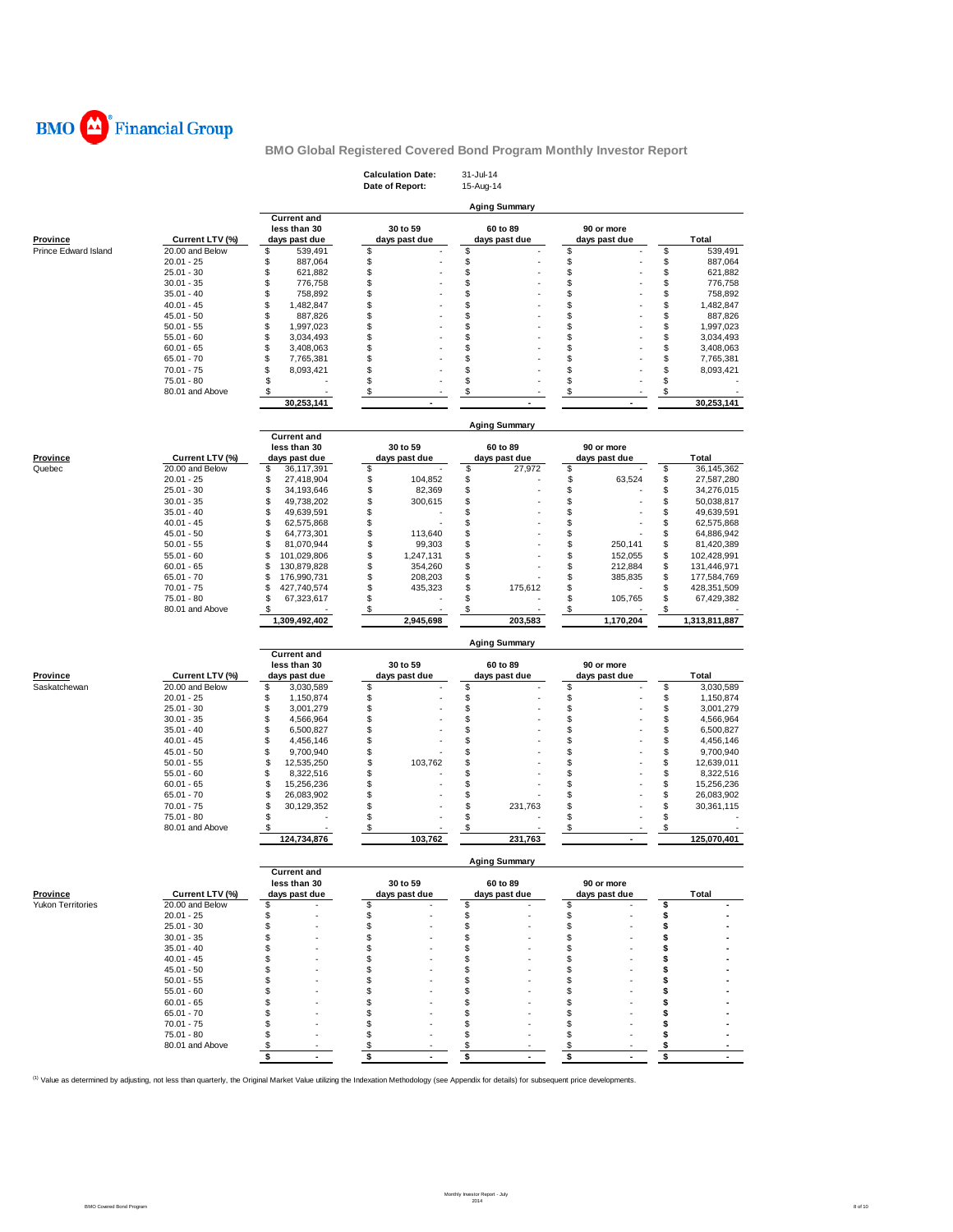

| <b>Calculation Date:</b> | 31-Jul-14 |
|--------------------------|-----------|
| Date of Report:          | 15-Aug-14 |

### **Cover Pool - Current LTV Distribution by Credit Score (1)**

|                 | <b>Credit Scores</b> |             |  |             |    |             |    |               |  |               |    |               |                 |
|-----------------|----------------------|-------------|--|-------------|----|-------------|----|---------------|--|---------------|----|---------------|-----------------|
| Current LTV (%) |                      | <600        |  | $600 - 650$ |    | 651 - 700   |    | 701 - 750     |  | 751 - 800     |    | -800          | Total           |
| 20.00 and Below |                      | 6.159.535   |  | 4.748.881   | S. | 12.949.902  | S  | 32.633.108    |  | 99.823.667    | \$ | 95.641.103    | 251.956.195     |
| $20.01 - 25$    |                      | 3.577.230   |  | 4.630.352   |    | 12.663.903  |    | 30.219.562    |  | 85.294.397    |    | 57.816.440    | 194.201.885     |
| $25.01 - 30$    |                      | 3.814.748   |  | 5.781.474   |    | 18.761.278  |    | 39,077,830    |  | 93.359.931    |    | 73.013.499    | 233.808.760     |
| $30.01 - 35$    |                      | 7.597.101   |  | 10.761.964  |    | 29.468.742  |    | 53.356.106    |  | 119.670.798   |    | 90.517.165    | 311.371.876     |
| $35.01 - 40$    |                      | 9.750.392   |  | 13.650.717  |    | 31.907.689  |    | 68.240.640    |  | 140.781.816   |    | 80.732.486    | 345,063,740     |
| $40.01 - 45$    |                      | 8.238.847   |  | 11.755.255  |    | 35.340.429  |    | 74.048.426    |  | 146.653.064   |    | 87.203.741    | 363.239.763     |
| $45.01 - 50$    |                      | 9.727.468   |  | 22.304.794  |    | 45.873.497  |    | 95.670.982    |  | 164.390.180   |    | 88.005.720    | 425.972.641     |
| $50.01 - 55$    |                      | 14.112.979  |  | 22.331.887  |    | 53.284.214  |    | 130.202.064   |  | 222.513.519   |    | 88.350.661    | 530.795.324     |
| $55.01 - 60$    |                      | 23.948.438  |  | 36.579.049  |    | 81.973.449  | \$ | 169.827.316   |  | 253.610.014   |    | 95.643.526    | 661.581.792     |
| $60.01 - 65$    |                      | 20.608.363  |  | 38.029.476  | \$ | 121.434.886 | \$ | 194.392.678   |  | 338.243.479   |    | 128.128.502   | 840.837.385     |
| $65.01 - 70$    |                      | 20.620.288  |  | 40.929.842  | S. | 160.315.840 |    | 359.490.229   |  | 524.657.661   |    | 170.824.355   | \$1.276.838.216 |
| $70.01 - 75$    |                      | 15.416.817  |  | 58.917.066  | S. | 229.159.571 | S  | 451.867.147   |  | 599.721.967   |    | 169.298.165   | \$1,524,380,733 |
| $75.01 - 80$    |                      | 1.287.651   |  | 8.661.181   |    | 26.404.071  |    | 53,901,665    |  | 59,525,993    |    | 16.464.033    | 166,244,593     |
| 80.01 and Above |                      |             |  |             |    |             |    |               |  |               |    |               |                 |
|                 |                      | 144.859.858 |  | 279.081.938 |    | 859.537.470 |    | 1.752.927.752 |  | 2.848.246.489 |    | 1.241.639.395 | 7.126.292.902   |

(1) Value as determined by adjusting, not less than quarterly, the Original Market Value utilizing the Indexation Methodology (see Appendix for details) for subsequent price developments.